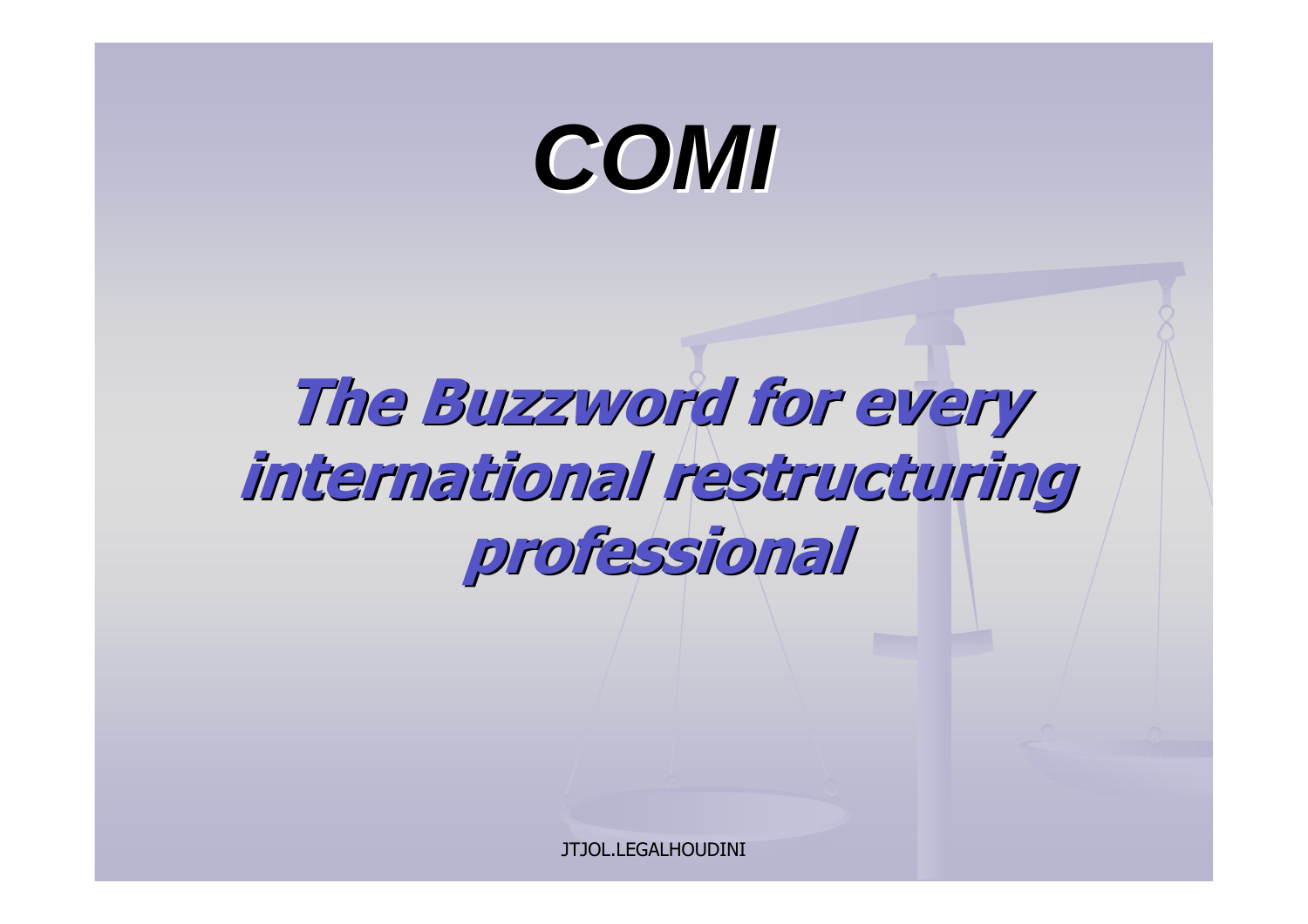#### **Topics for today**

- $\blacksquare$ **Draft new NL Insolvency Law**<br>
- $\blacksquare$ **International recognition of insolvency proceedings**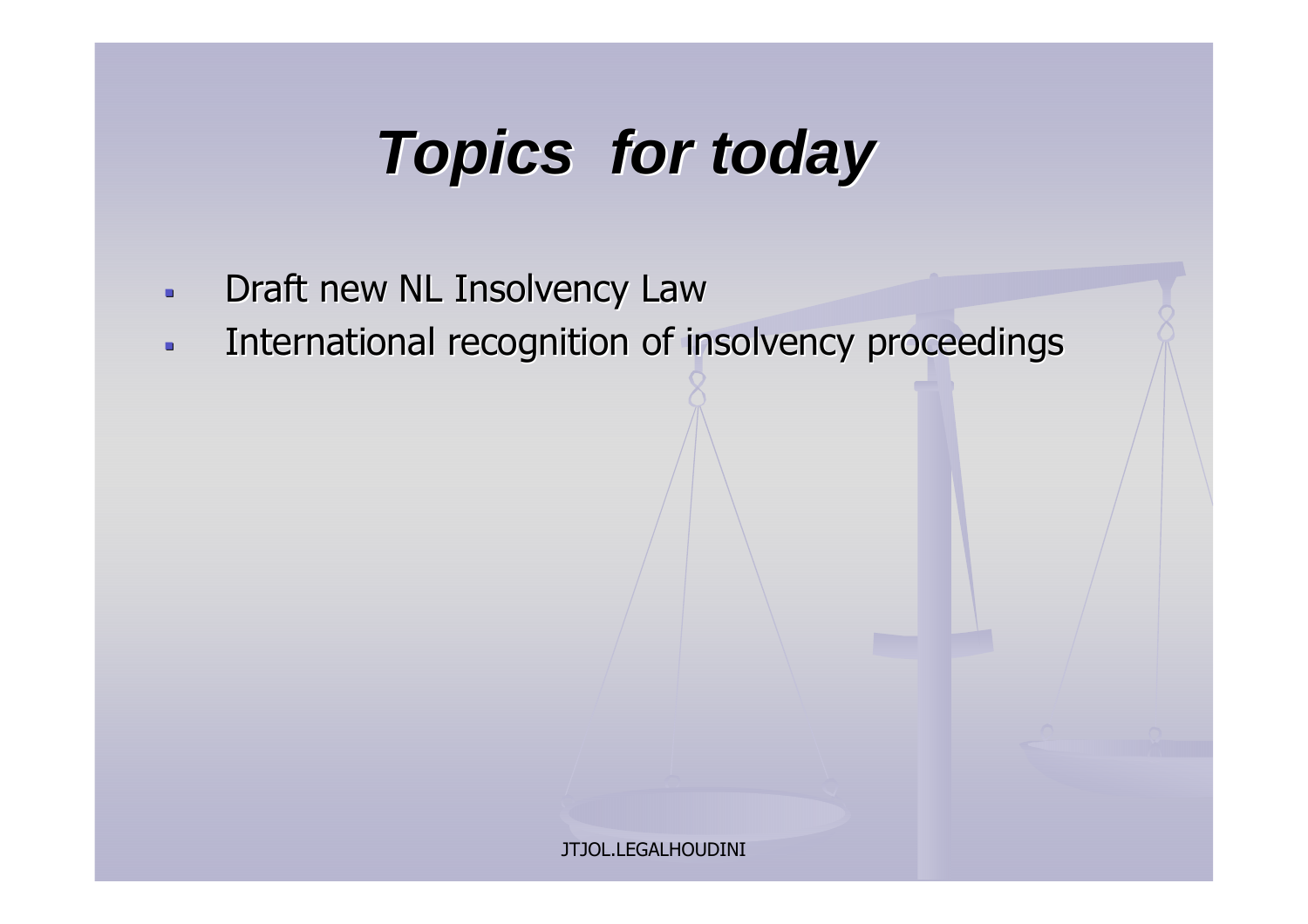# **Draft new NL Insolvency Law, I**

■ Draft proposal published on internet:

- http://www.nieuwinsolventierecht.nl/meepraten/index.php/topic,73.0.html
- http://www.minjus.nl/onderwerpen/wetgeving/insolventiewet/
- **EXTE: Consultation phase, possibility to give input until** September 15, 2008
- **n** Dutch Bankers Association prepares extensive comments on behalf of Dutch banks
- Good and Bad news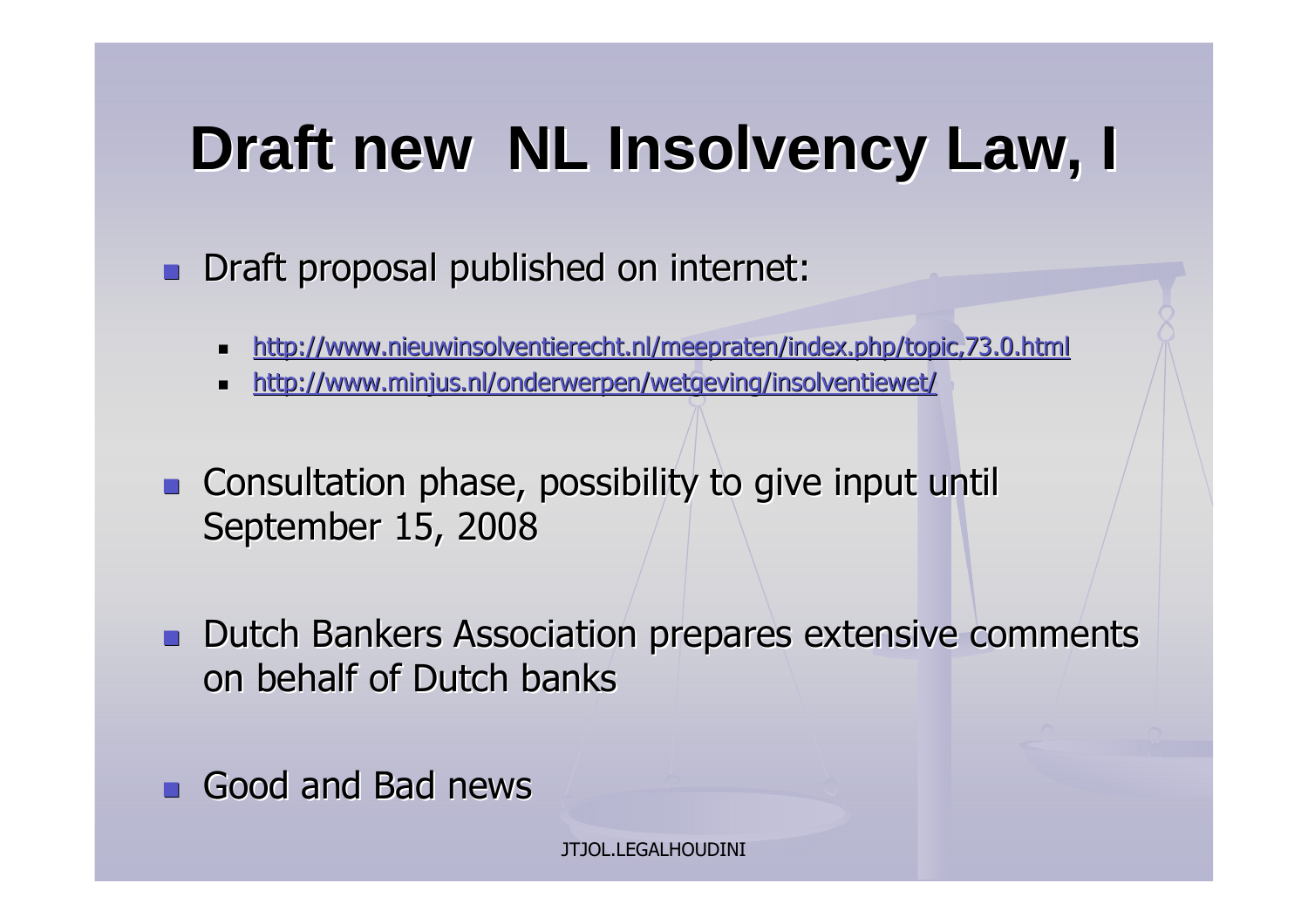#### **Bad news: Draft new NL Insolvency Law, II**

- **Theormal reorganization, new role for silent administer**<br>- Exec<del>ting period of maximum three menths for creditor</del>
- **Example 2 Freezing period of maximum three months for creditors,<br>including right to use and sell secured assets by** including right to use and sell secured assets by administer
- **Example 2 Secured creditors no longer have the right to enforce their security independently in bankruptcy** security independently in bankruptcy
- **EXTE: Bankruptcy trustee, typically an attorney, is to determine whether the business of the bankrupt company is still** r the business of the bankrupt company is still<br>Solly Syiable" economically "viable"
- Pauliana (fraudulent preference) rules extended to the disadvantage of secured lenders e of secured lenders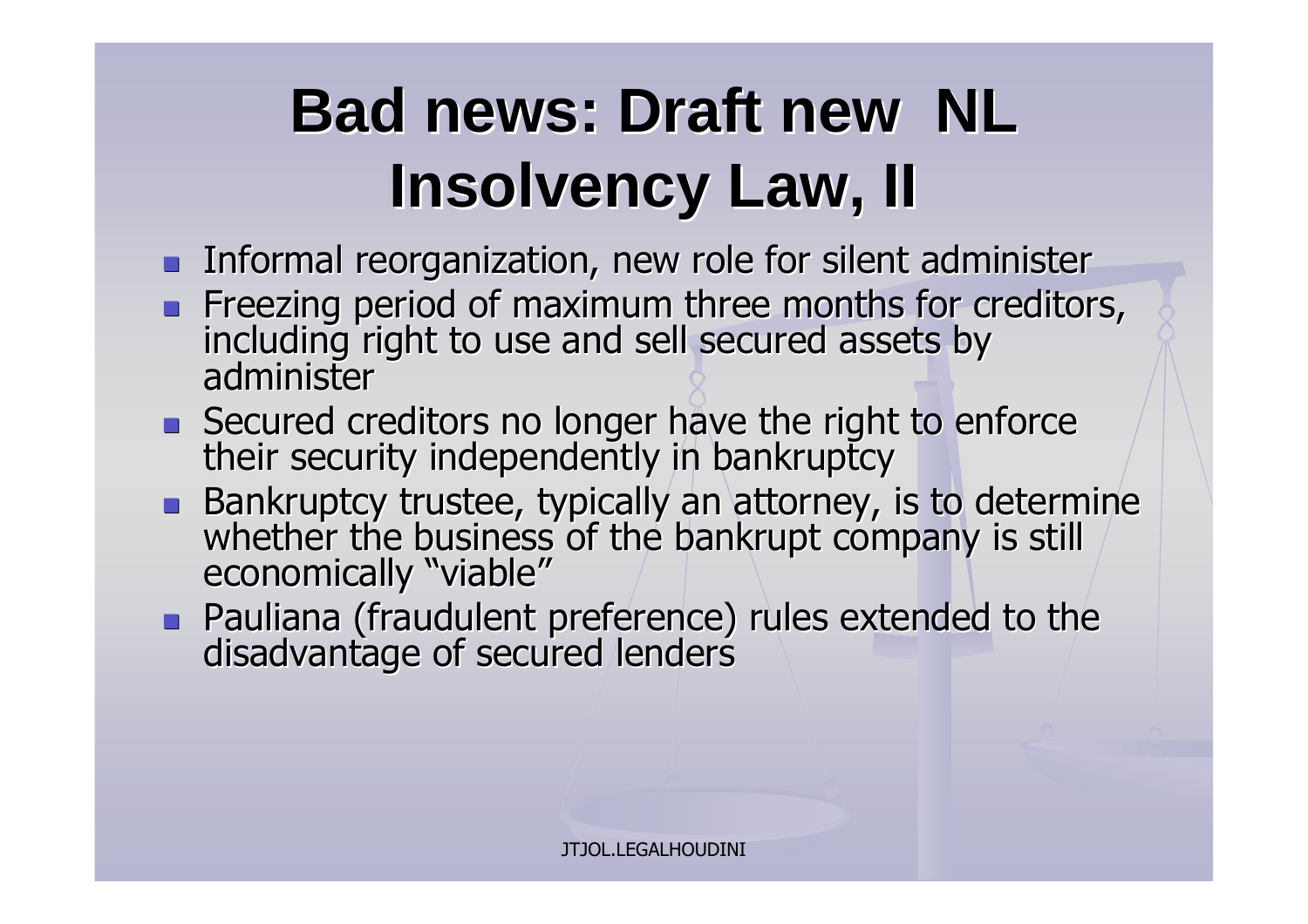#### **Good news: Draft new NL Insolvency Law, III**

- **E** Could have been worse
- Out of Court composition possibility might enable restructuring (50+% of votes cast representing 50+% of  $/$ the proceeds available for distributions to creditors or 50+% of votes cast and Supervising Judge decision)
- UNCITRAL Model law on Cross-Border Insolvency<br>inserted in Draft (relevant for the reseanition of n inserted in Draft (relevant for the recognition of non-EUbankruptcies)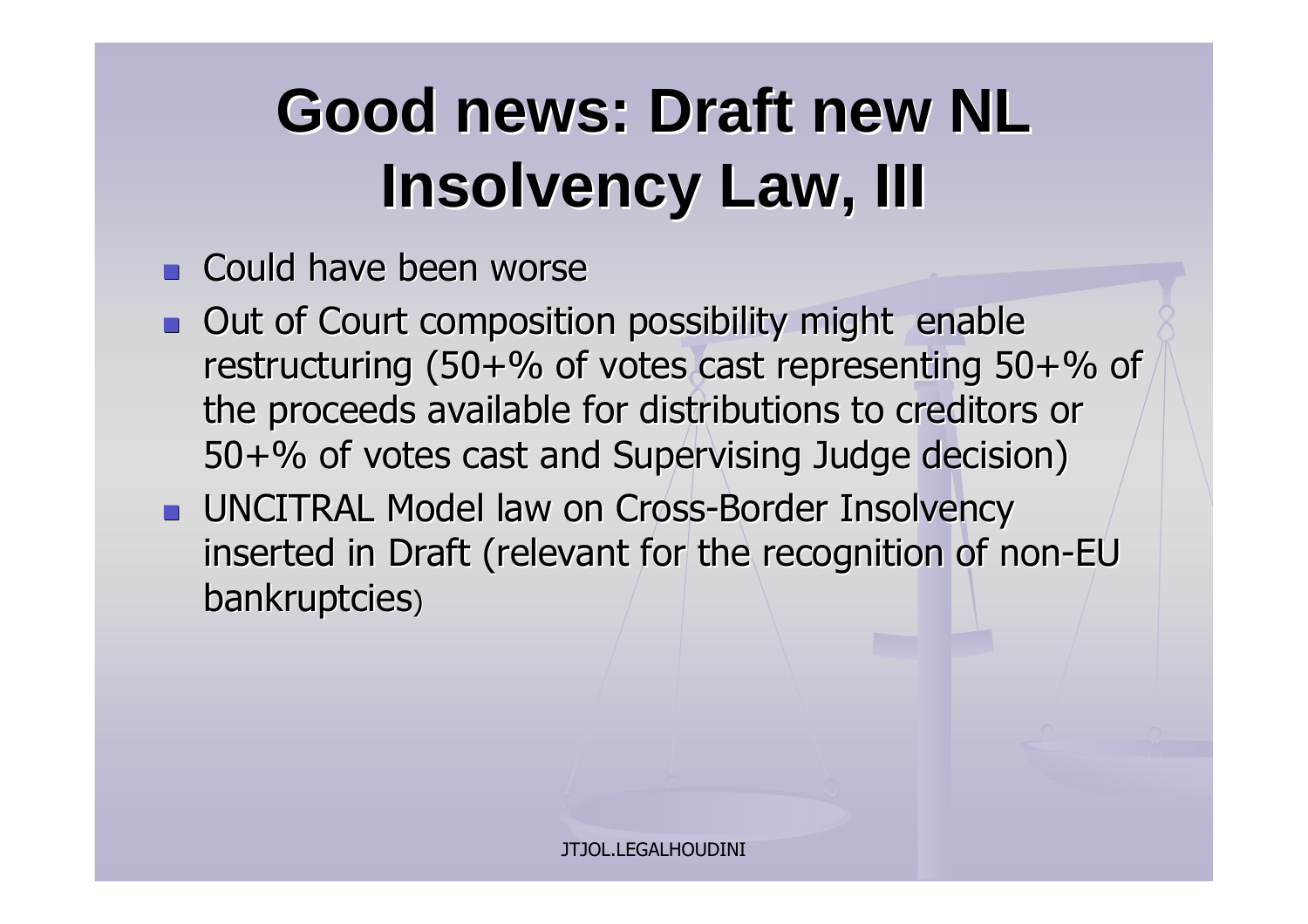#### **International recognition of insolvency proceedings**

-**N**ithin the EU ■ Outside EU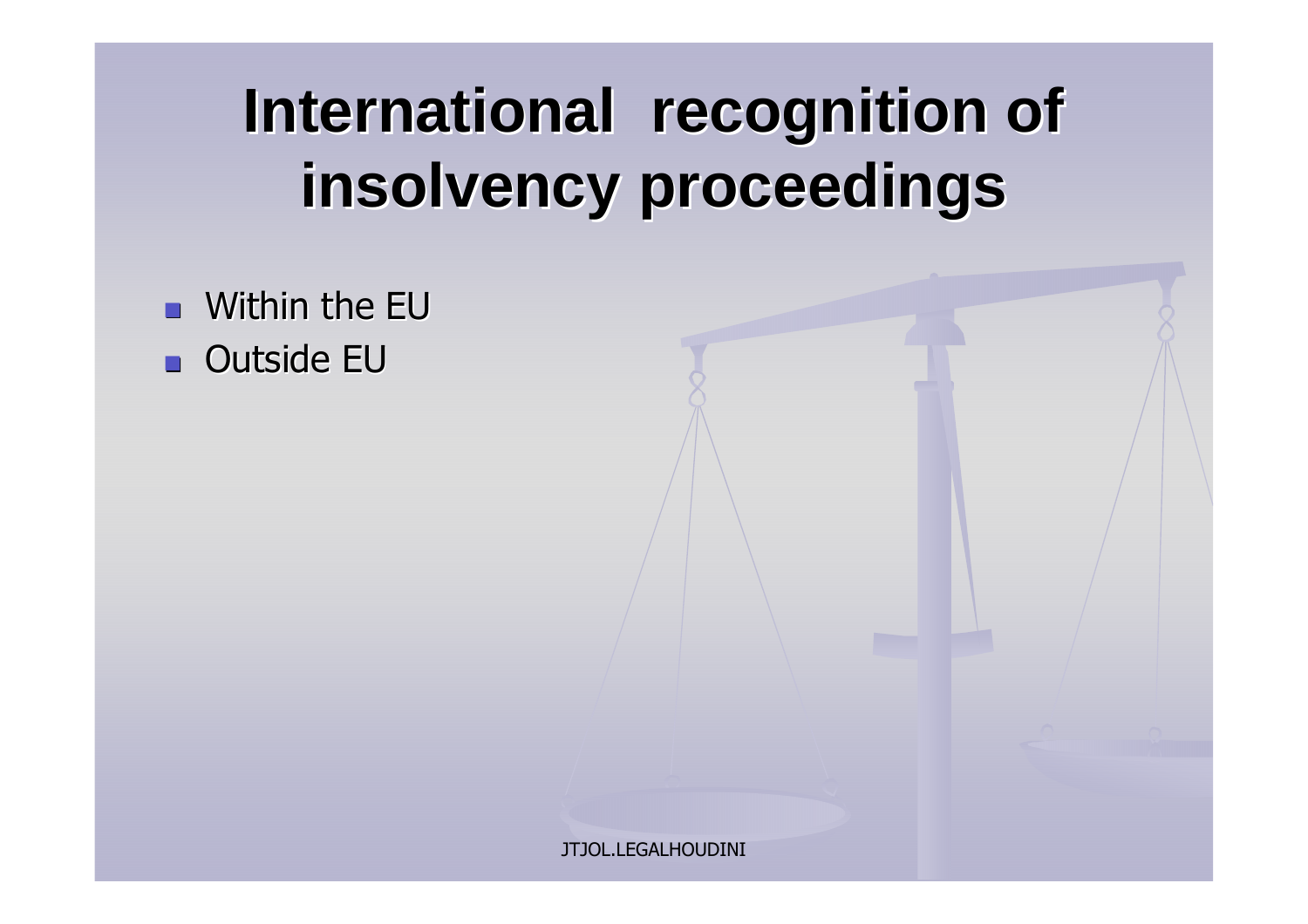# **Within EU: I**

- -**Insolvency Regulation 2002 (Regulation)**
- -**If debtor has its COMI (center of main interest) in a EU** Member State
	- 1. Courts of that Member State have the ability to open main insolvency proceedings
	- 2.. Scope of proceedings is  $\mathsf{EU}\xspace$  territory
	- Governed by the law of that Member State 3.
	- 4.Automatic recognition throughout the EU
	- 5.. Unless public policy exception (narrow)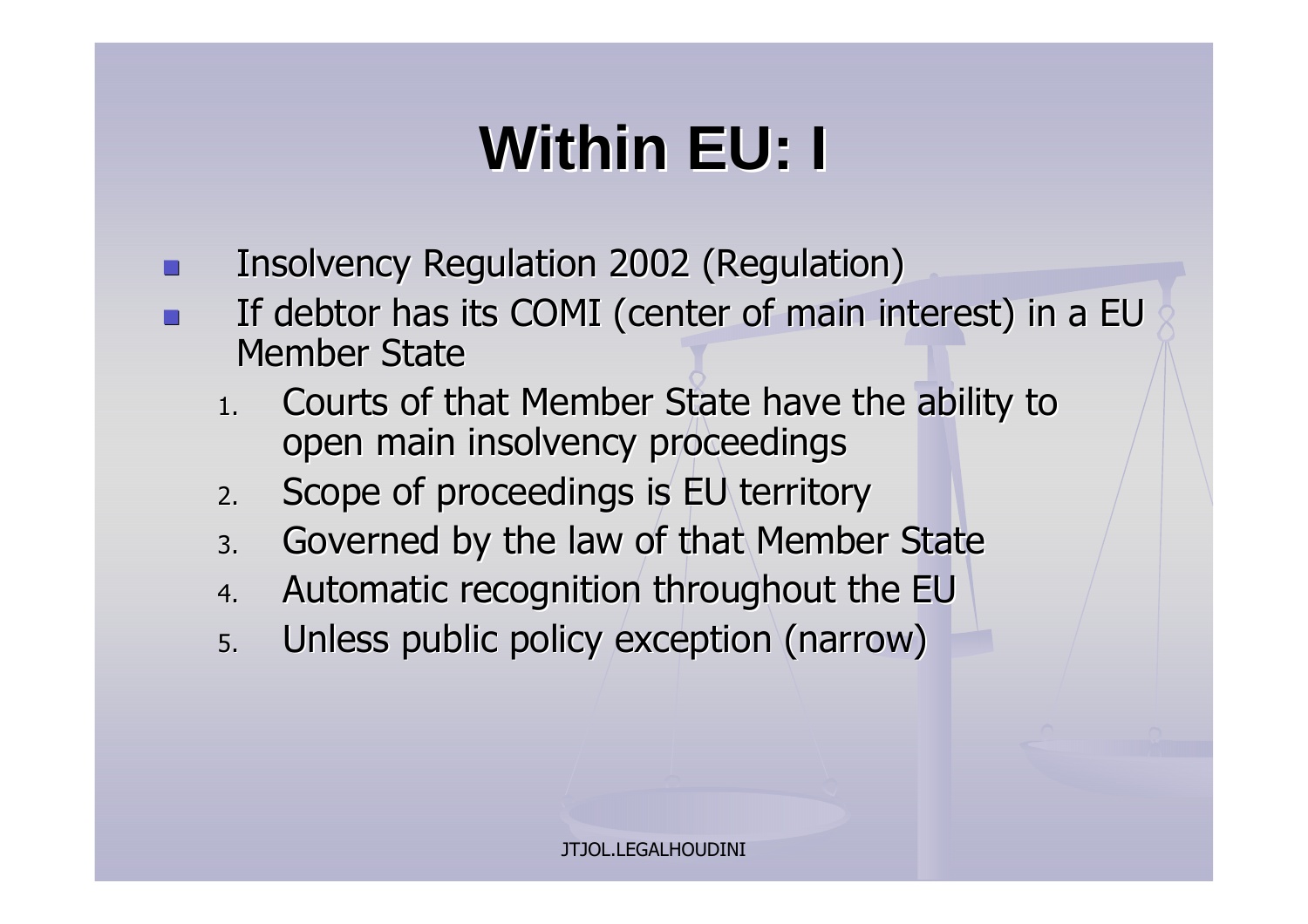### **Within EU: II**

- COMI: administration of its interest on a regular basis and is therefore ascertainable by third parties (whereas 13 Regulation)
- To be decided as of the date of the application: (ECJ January 17, 2006 Susanne Staubitz-Schreiber)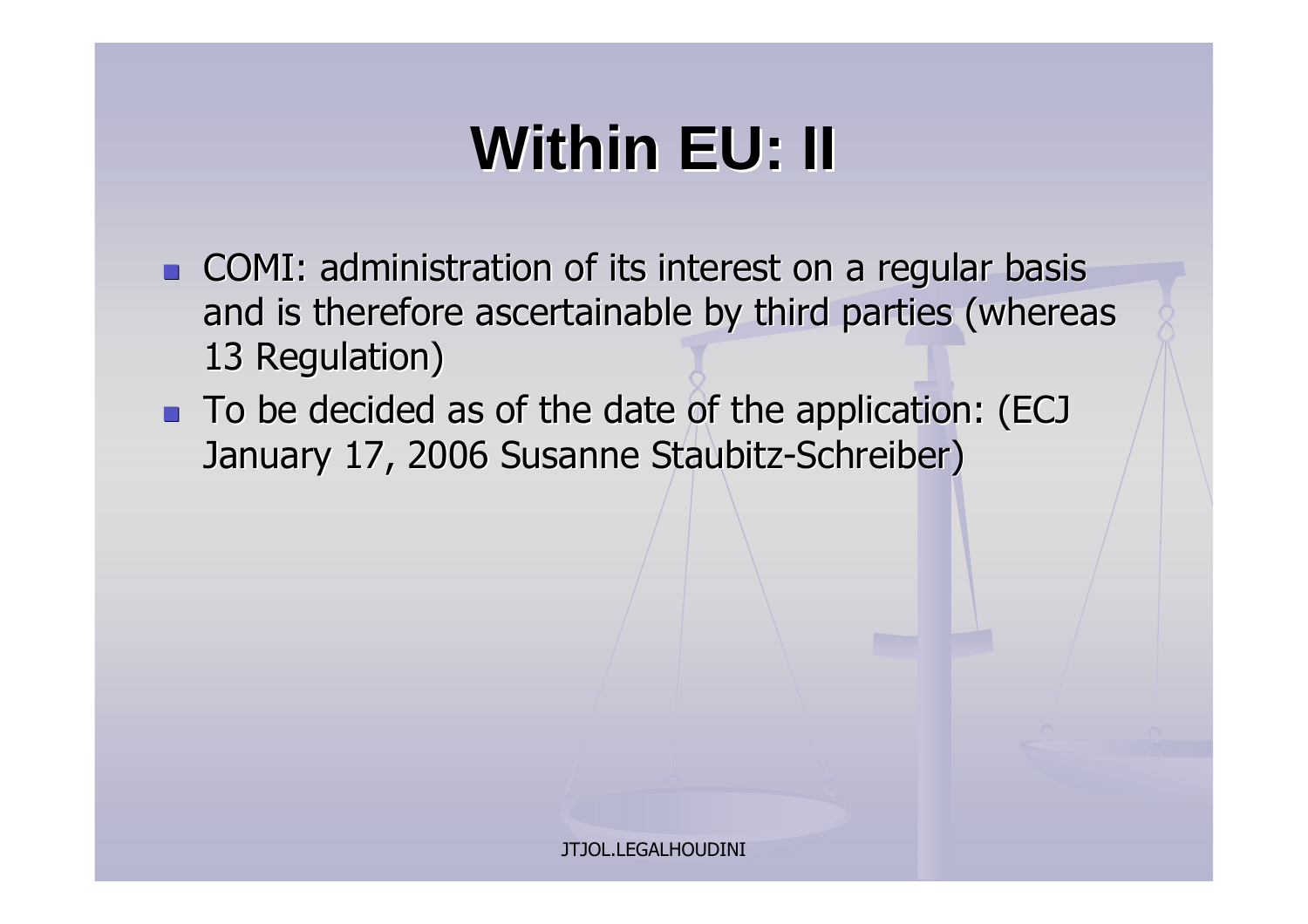## **Within EU: III**

- **Ex Company or Legal Person: rebuttable presumption:** Registered office is presumed to be COMI (section 3.1)
- **Example 3 Registered office normally corresponds to the debtor's** head office (Virgos/Schmit Report, nr. 75) [Theoretical point of view]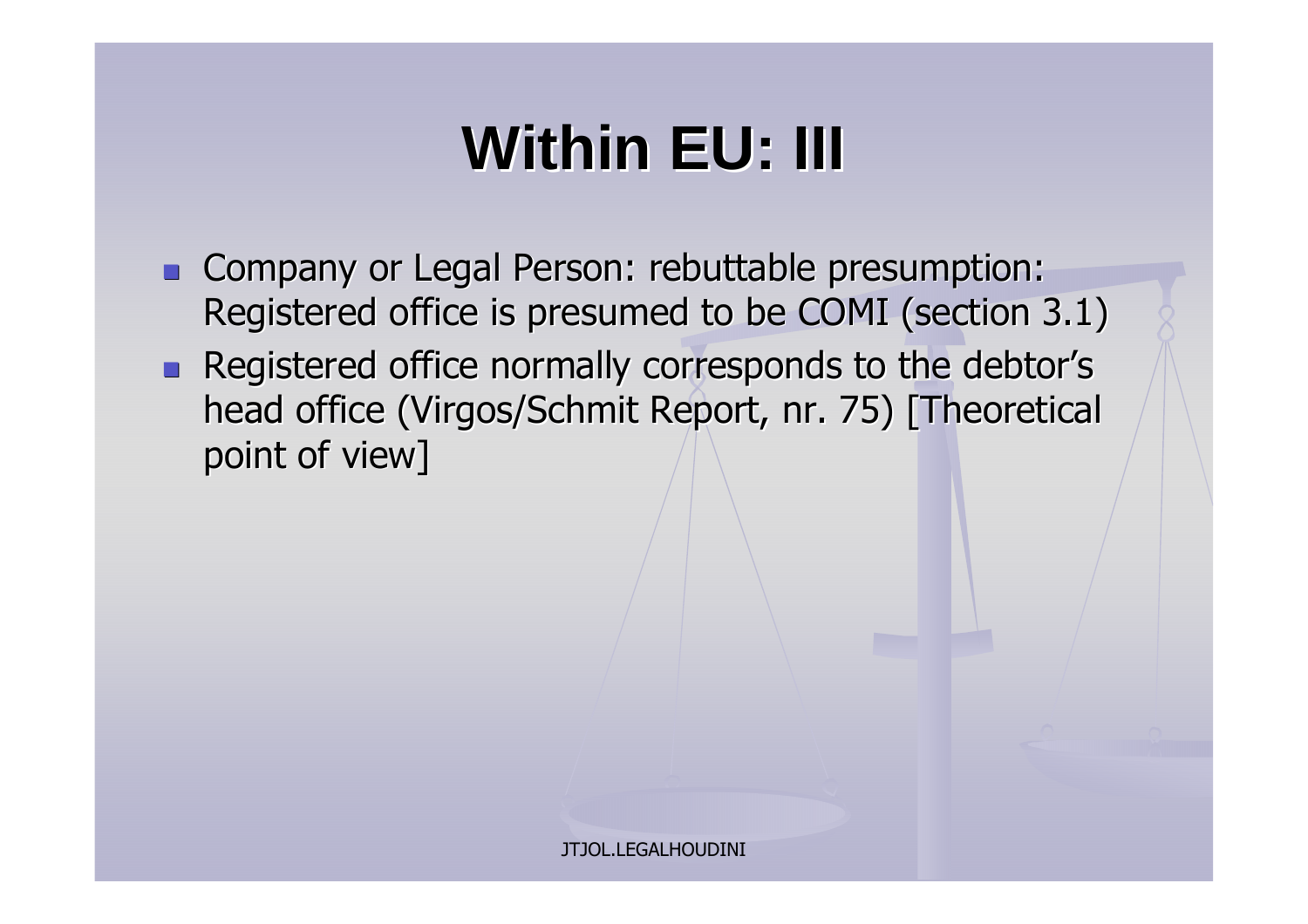# **Within EU: IV**

- **-** Main Insolvency, Member State with COMI, Universal Affect (Whereas 12 Regulation)
- **E** Secondary Proceedings; Member State with establishment, Territorial Effect Insolvency (Whereas 12 $_{\rm /}$ Regulation)
- **Establishment: any place of operations where the debtor** carries out a non-transitory economic activity withhuman means and goods (section 2 h Regulation)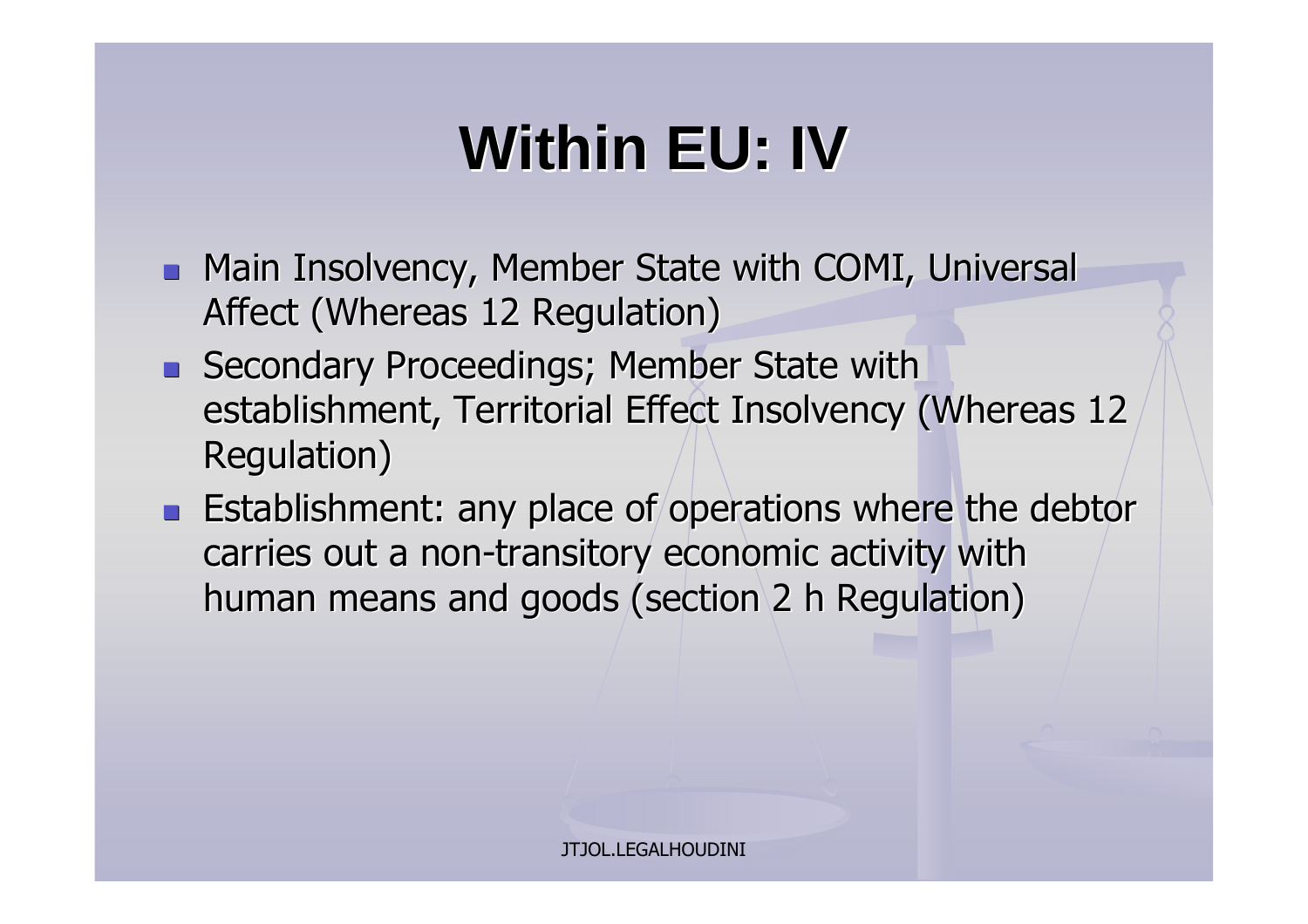## **Within EU: V**

- **Example 1** Insolvency regulation does not contain specific rules concerning group of companies
- **Each company is separate debtor with its own COMI**
- Virgos/Schmit Report, nr. 76
- Whereas 4: Purpose: No Forum Shopping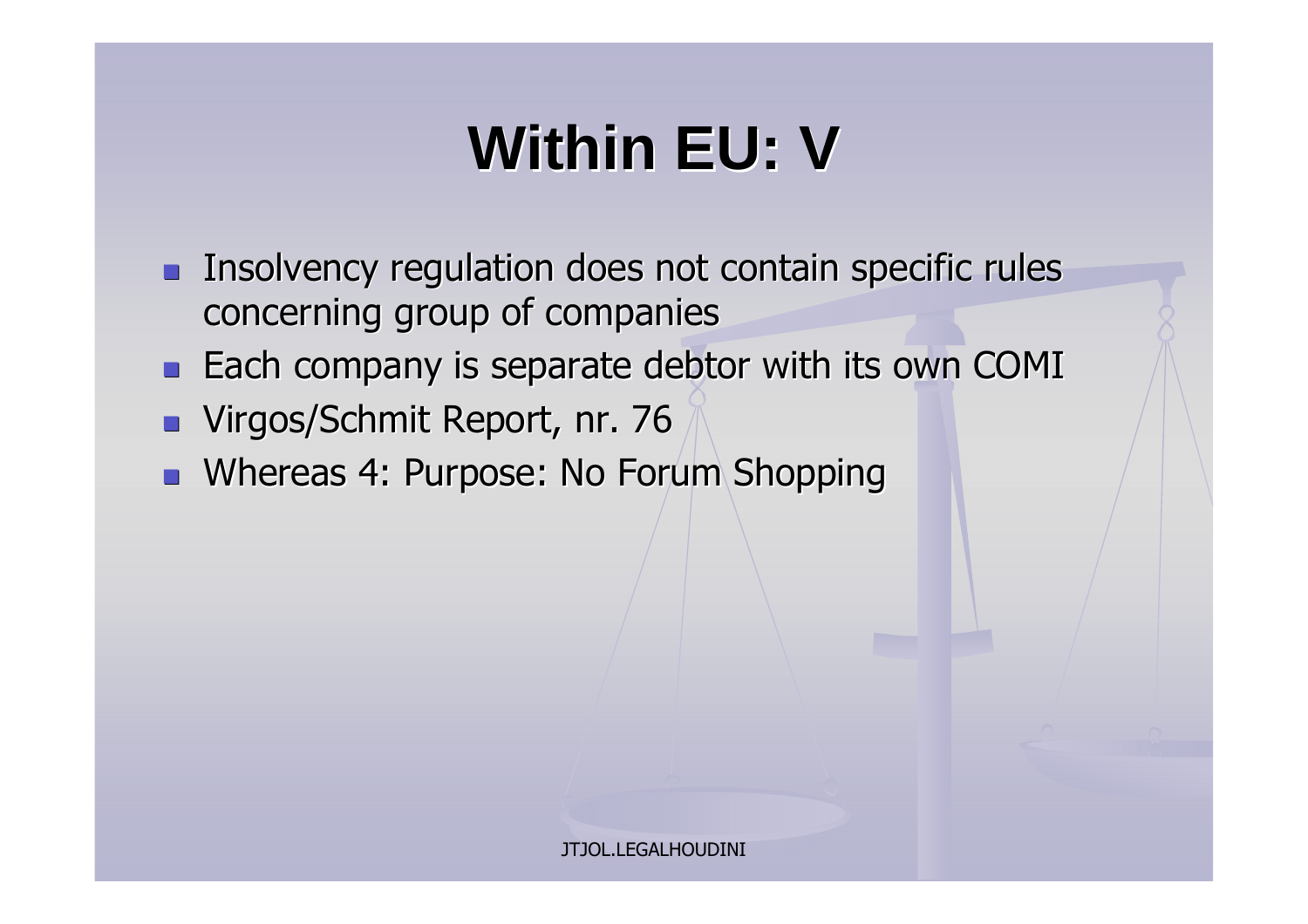#### **Within EU : VI Early Decisions**

- Daisytek (2003)
- Collins & Aikman (2005)
- Eurofood (2006)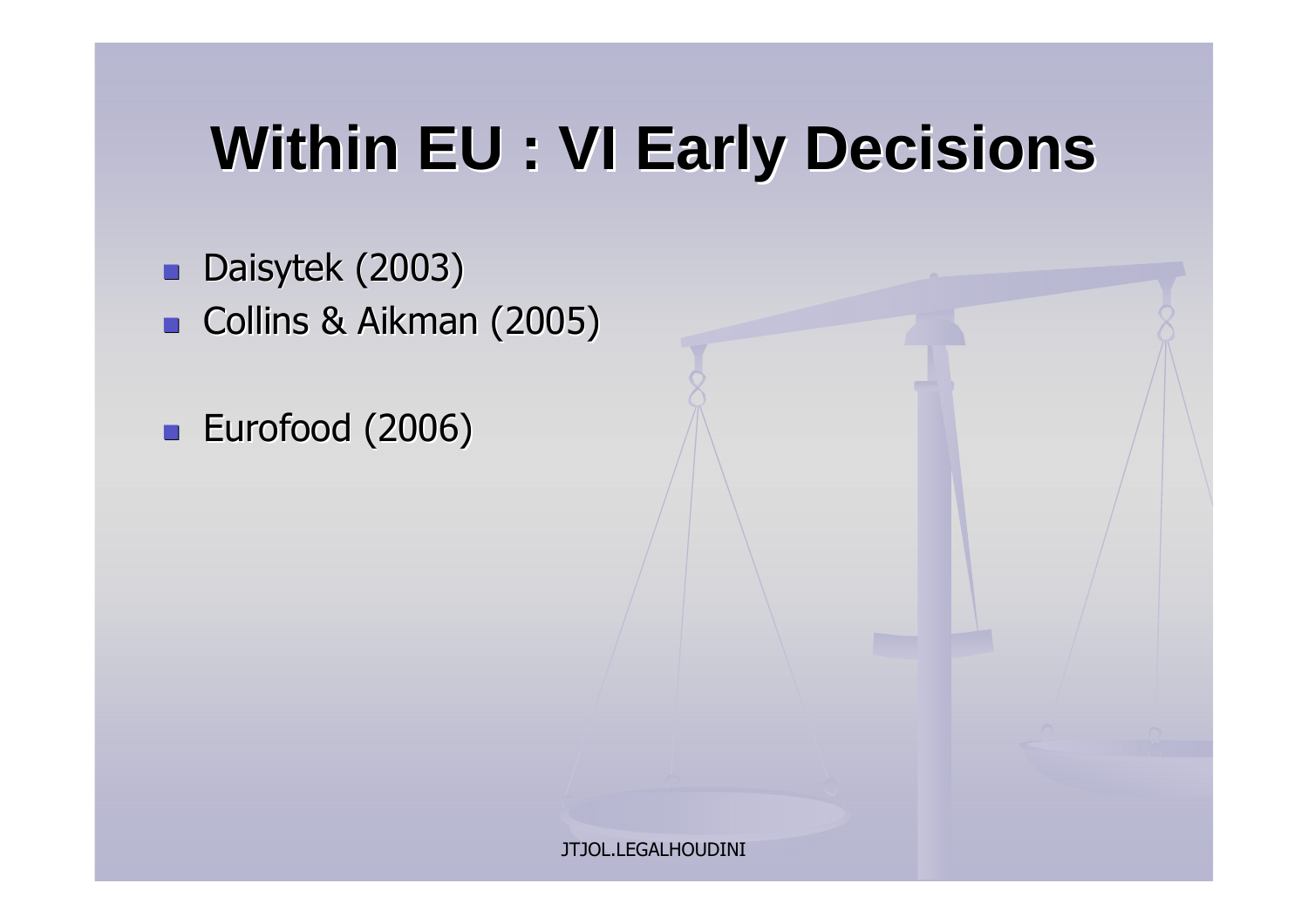## **Within EU: VII Daisytek <sup>I</sup>**

- Leeds Court May 16, 2003: COMI of English Sub Holding,<br>A subsidiation UK 3 Corman and 1 French subsidian, all 9 subsidiaries UK, 3 German and 1 French subsidiary all<br>in UK [NB Ultimate parent in US and under Chapter 11 e parent in US and under Chapter 11 proceedings]
- **Exanch Nanterre Commercial Court May 23, 2003: COMI** French company is France
- **External Versailles Court of Appeal September 4, 2003:**<br>COMI determined by another EU Court is to be unhold COMI determined by another EU Court is to be upheld
- **Extench Cour de Cassation June 27, 2006: upheld<br>decision Versailles Court** decision Versailles Court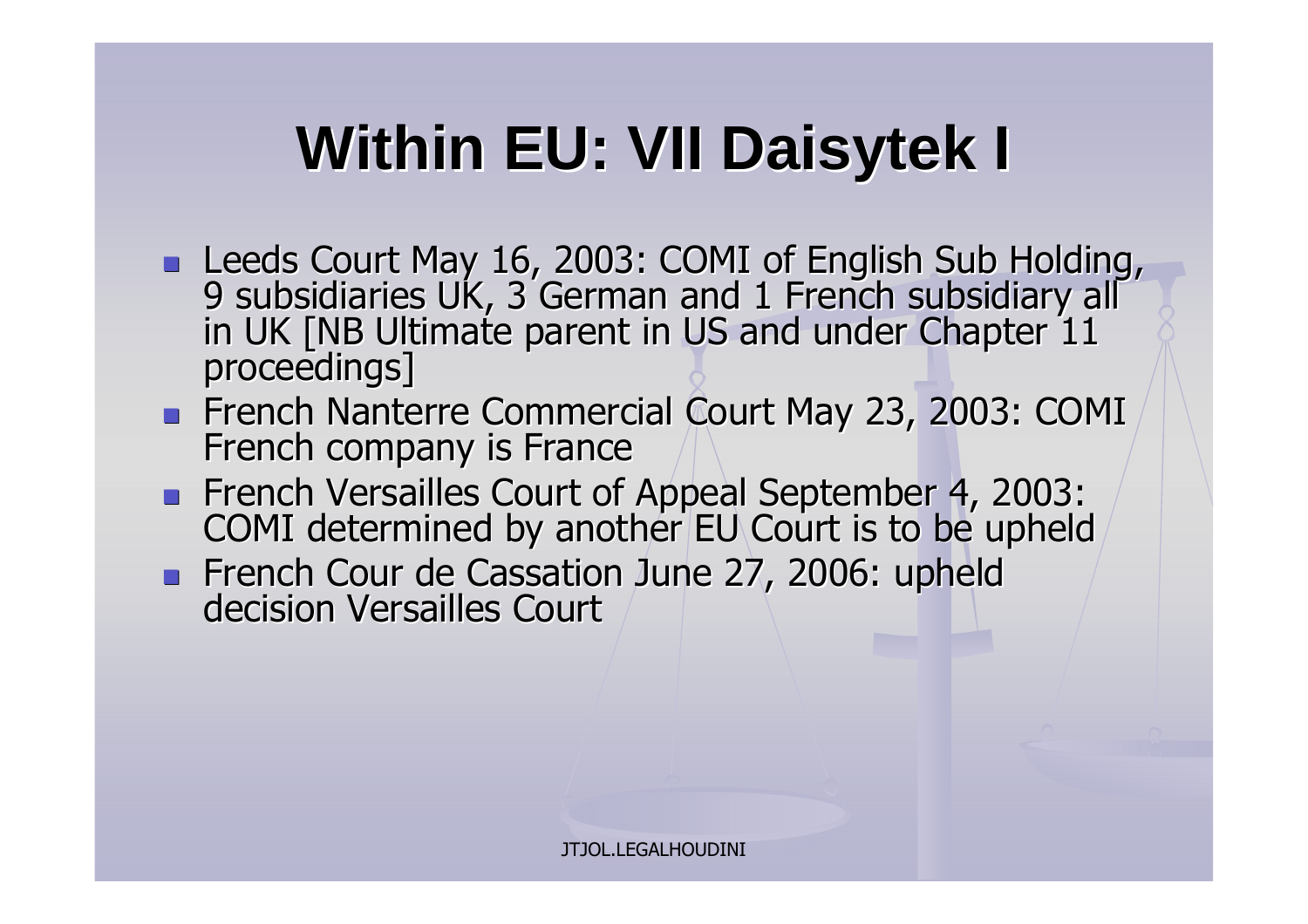# **Within EU: VIII Daisytek II**

- **Elements:** 
	- Finance function Bradford UK
	- IT from Bradford<br>Cenier emple:ce
	- Senior employees non-UK companies recruited in consultation with UK
	- Pan European Customers serviced from UK<br>2004 ausebase assessments from UK
	- 70% purchase agreements from UK
	- Corporate identity and branding from UK<br>Ctrategic plan UK
	- $\blacksquare$  Strategic plan UK
	- **NB: business: electronic office supply whole** distributor, reseller and distribution to end-users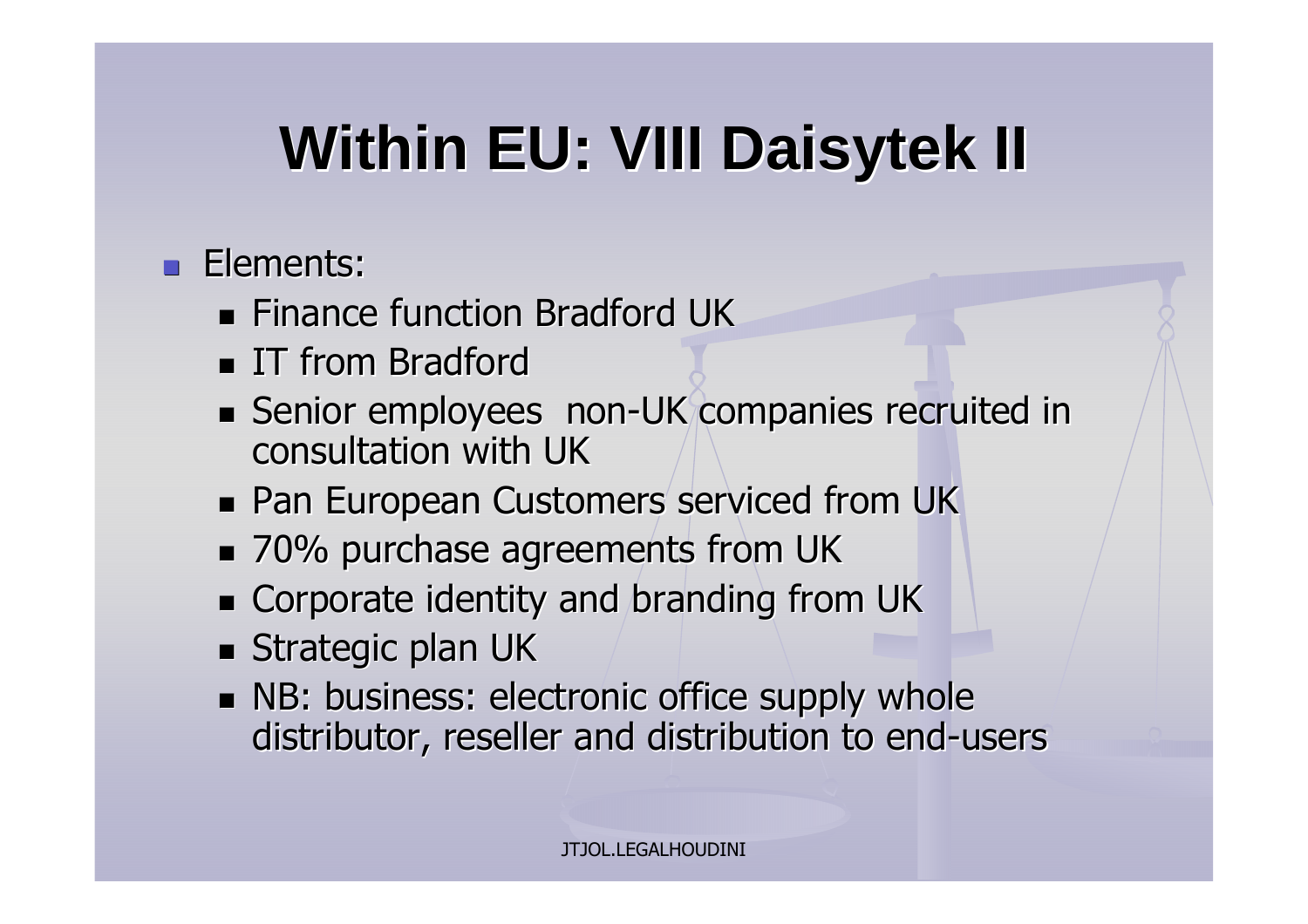#### **Within EU: IX Collins & Aikman <sup>I</sup>**

- **-** May 2005: Chapter 11 proceedings USA Parent company USA
- UK High Court of Justice July 15, 2005 Administration<br>Cardor for 24 companies: 6 J IK 4 NJ 4 Cormany, 2 Jts order for 24 companies: 6 UK, 4 NL, 4 Germany, 3 Italy, 2 Sweden, 1 Spain, 1 Austria, 1 Czech republic, 1 Lux, 1 J<br>Rołajum: all COMI in UK Belgium: all COMI in UK
- **Automotive component**<br>CM Hormlor, Ford CM Hor Automotive component systems and modules for<br>Daimler, Ford, GM, Honda, Nissan, Porsche, Renault, Toyota and Volkswagen
- 24 facilities in 10 EU countries 4500 employees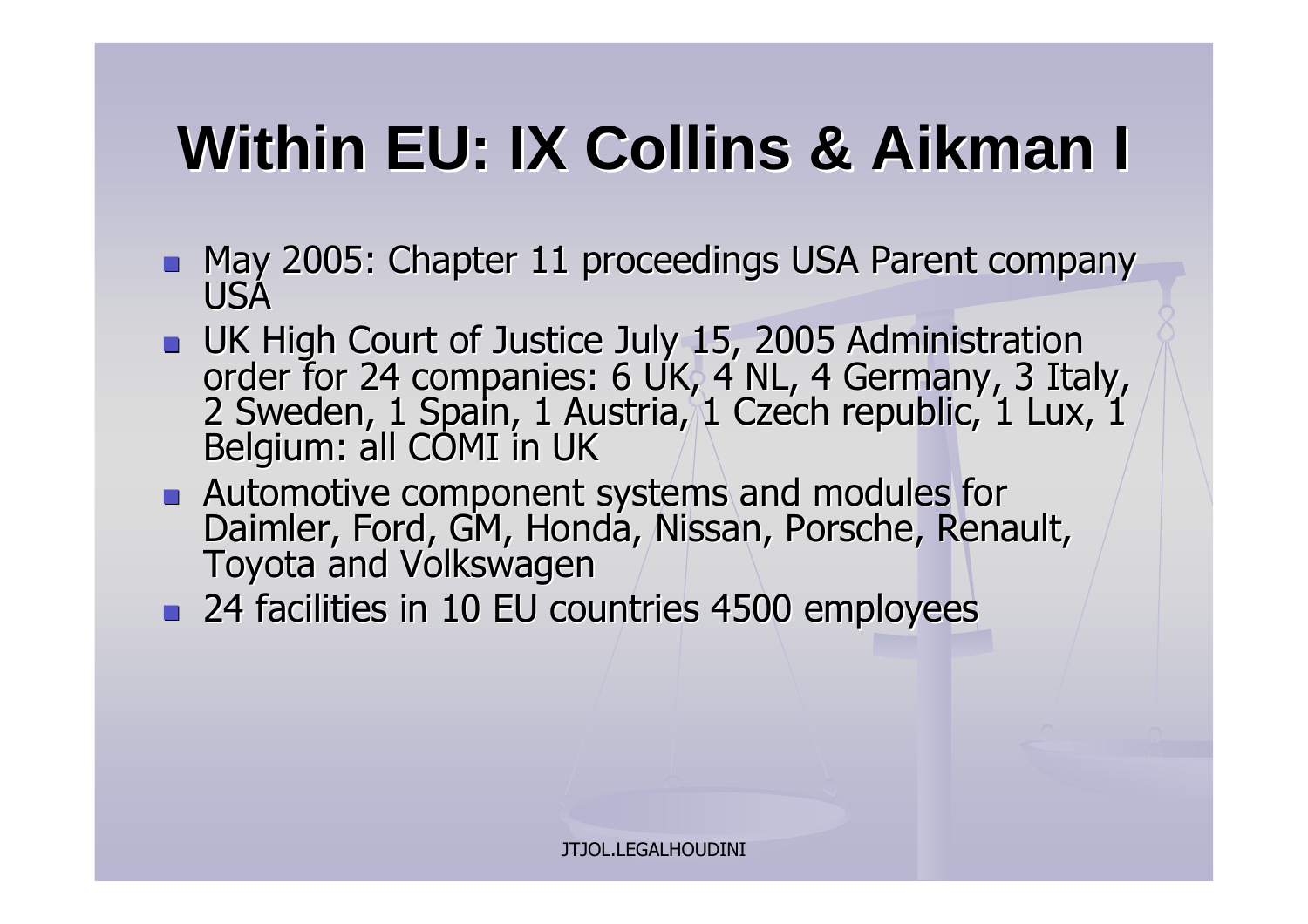## **Within EU: X Collins & Aikman II**

- Arguments:
	- Main administrative functions relating to European<br>constriens from UK including: sash coordination operations frompooling bank accounts, HR, IT, Engineering, design and sales
	- **E** Purpose: group to be run and sold as a whole
- **No secondary proceedings:** 
	- Not necessary to protect liability German directors<br>(Court of Cologno August 10,2005) (Court of Cologne August 10,2005)
	- Administrators respected positions of local creditors even without those proceedings (Uk High Court June<br>9, 2006) (refer to Eurofood decision of ECJ of May 2,<br>2006)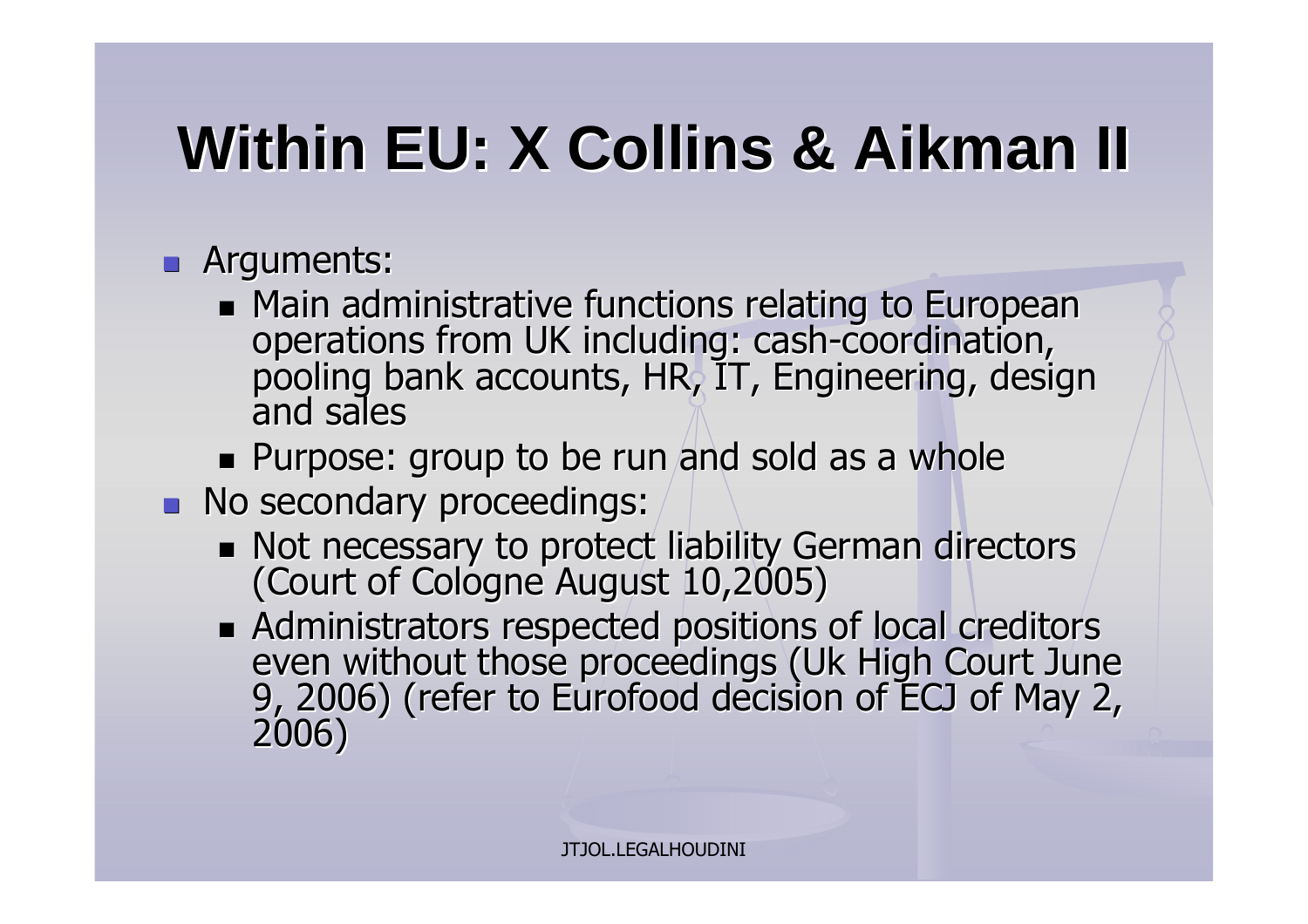# **Within EU: XI Eurofood <sup>I</sup>**

- **Eurofood IFSC Lid, Irish, wholly owned subsidiary of Lighter Contract Contract Contract Contract Contract Contract Contract Contract Contract Contract Contract Contract Contract Contract Contract Contract Contract Contrac** Parlamat SA, as a finance company of group
- December 24, 2004: Parlamat SpA bankrupt Italy
- **n** January 27, 2005: Compulsory Wind up Eurofood Ireland
- **Extraordinary 9, 2004: Eurofood Extraordinary** Administration Italy
- February 20, 2004 Italian Court: COMI Eurofood in Italy
- **-** March 23, 2004 Irish Court: COMI Eurofood in Ireland
- Italian Administrator appealed to High Court of Ireland, High Court decided to ask preliminary ruling to ECJ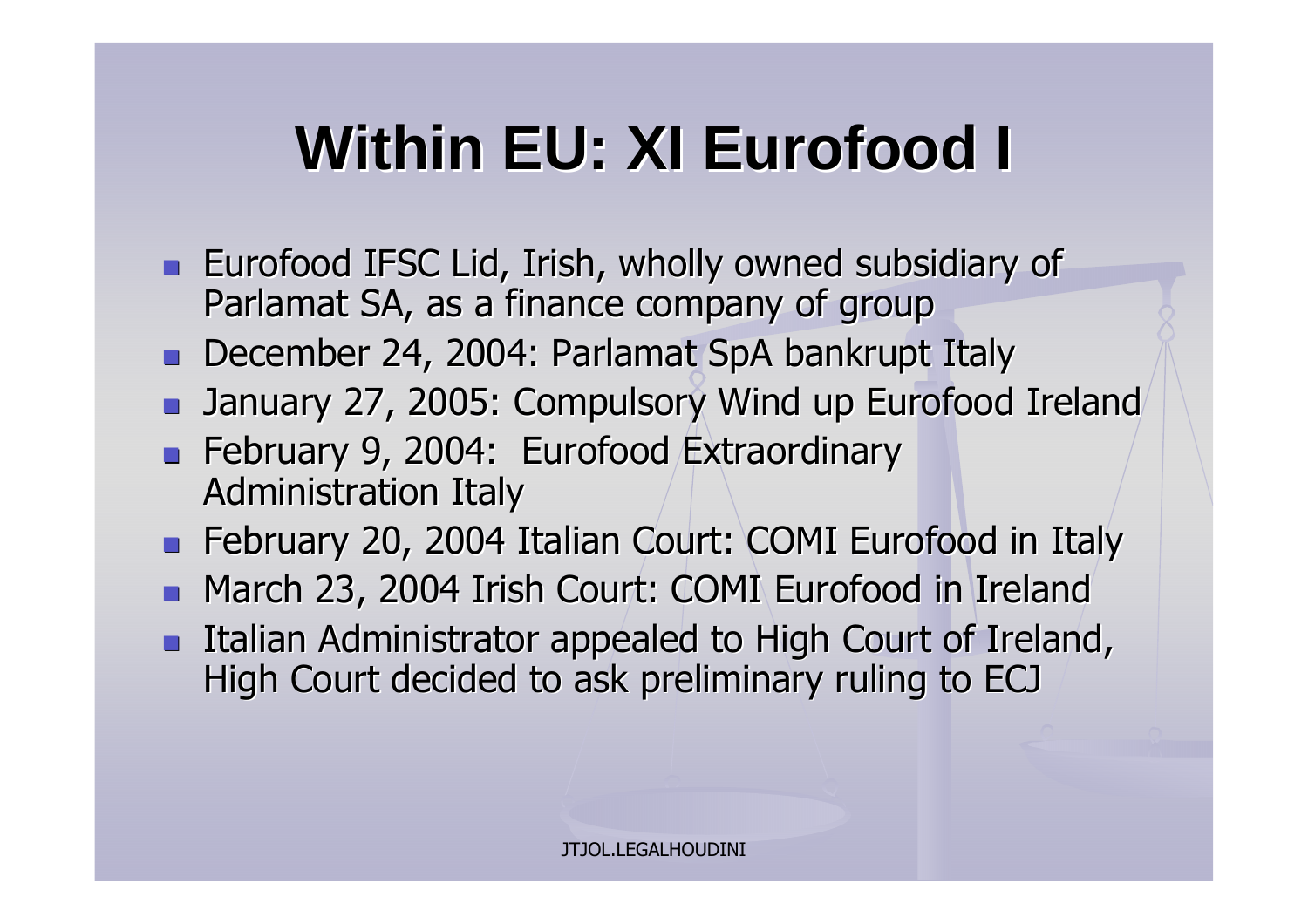# **Within EU: XII Eurofood II**

#### ■ ECJ May 2, 2006 COMI Eurofood in Ireland

 $\overline{\phantom{0}}$ "Where a debtor is a subsidiary company whose<br>registered office and that of its parent company are<br>situated in two different Member States, the presumption laid down in the second sentence of Article<br>3(1) of Council Regulation (EC) No. 1346/2000 of 29 May 2000 on insolvency proceedings, whereby the<br>centre of main interests of that subsidiary is situated in<br>the Member State where its registered office is situated,<br>can be rebutted only if factors which are both **objective** and ascertainable by third parties enable it to be established that an actual situation exists which is different from that which location at that registered<br>office is deemed to reflect .''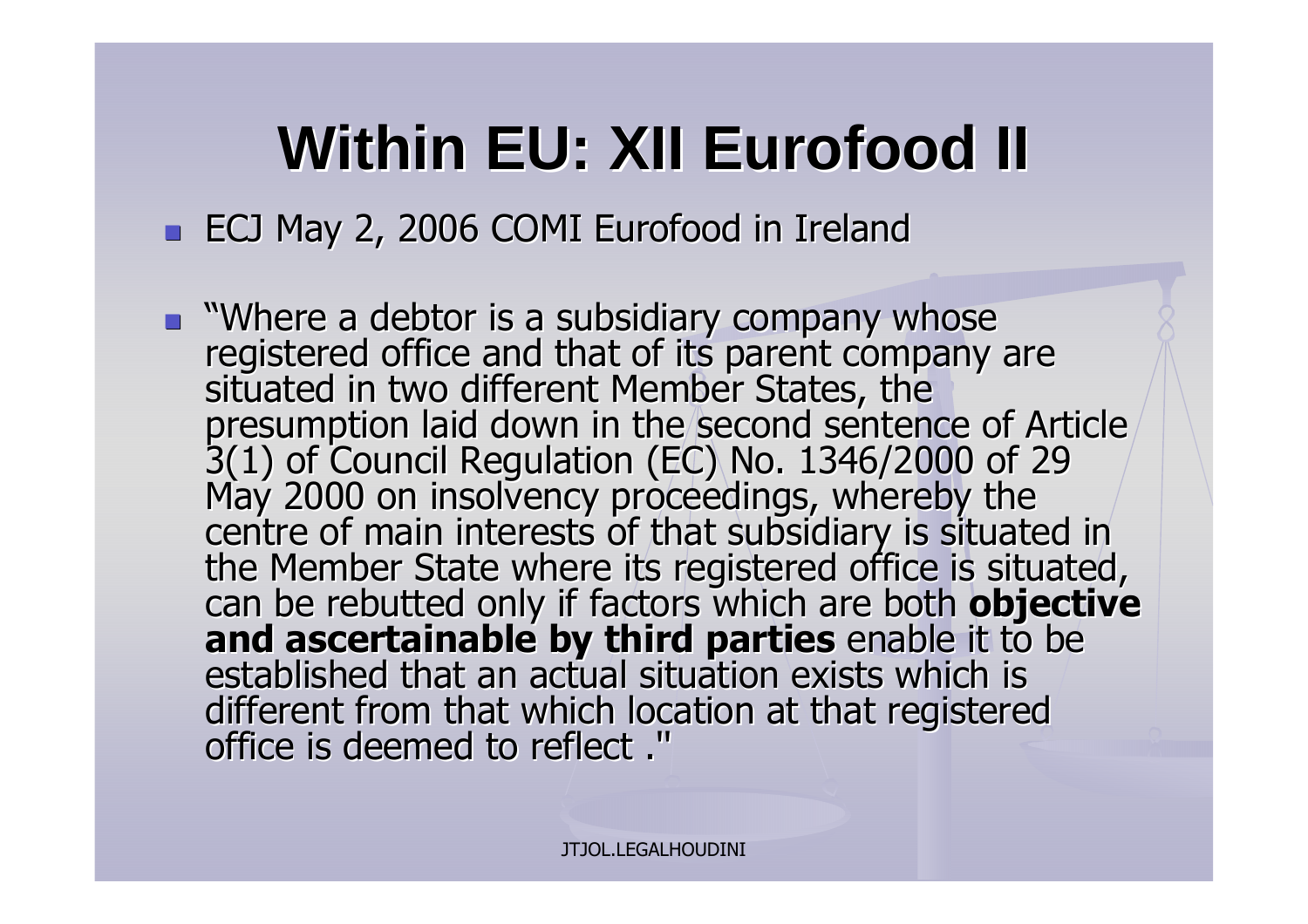### **Within EU: XIII Eurofood III**

- **Letter Box Company** versus **Active Company**
- **That could be so in particular in the case of a company not carrying out any business** in the territory of the in the territory of the Member State in which its registered office is situated. By contrast, where a company **carries on its business** in the territory of the Member State where its registered office is situated, the mere fact that its economic choices are or can be controlled by a parent company in another Member State is not enough to rebut the presumptionlaid down by that Regulation."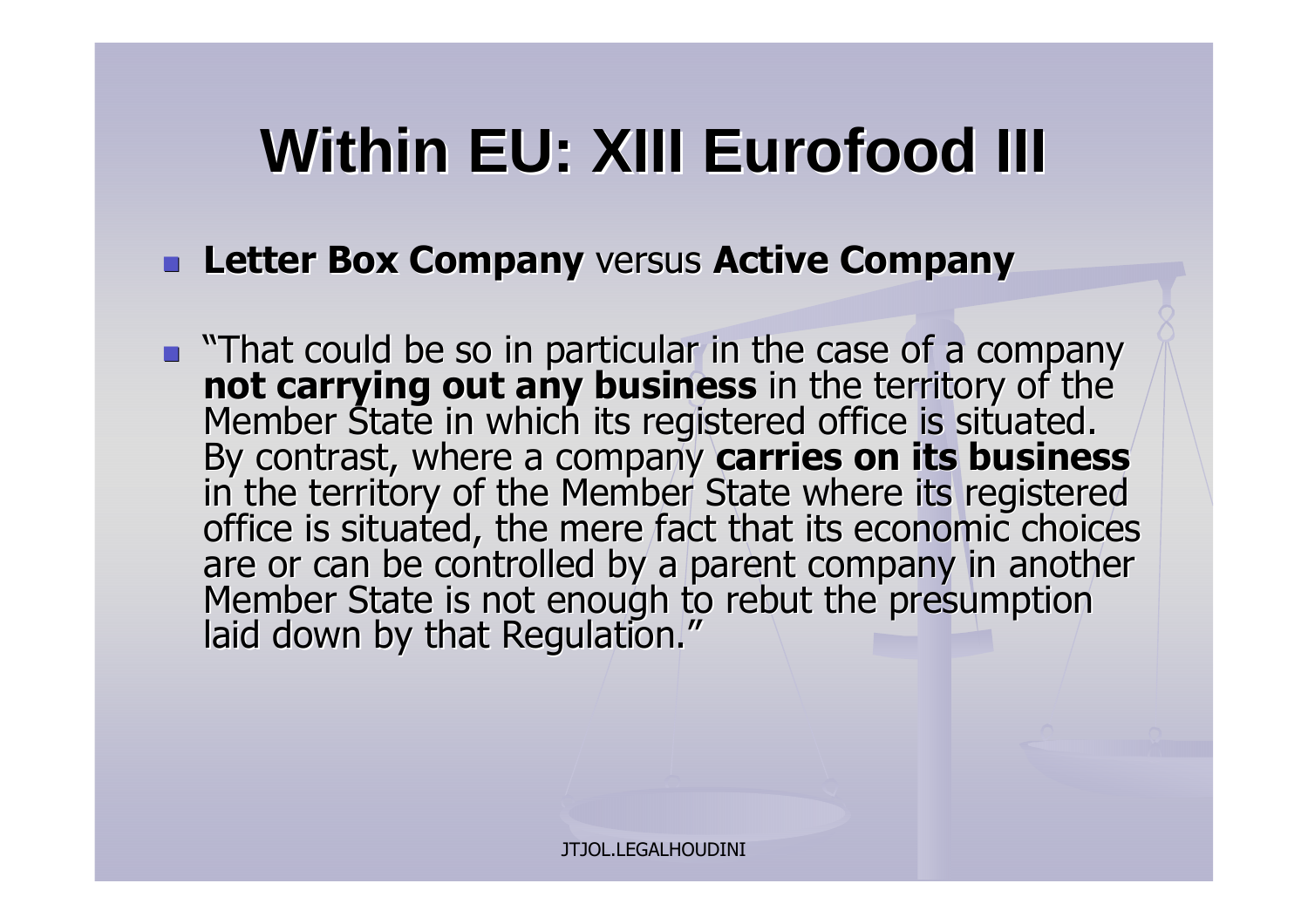#### **Within EU: XIV**

#### **E**urotunnel (2006)

**E** Migration from Germany to UK

- Deutsche Nickel (2004)
- Hans Brochier (2006)
- Schefenacker (2007)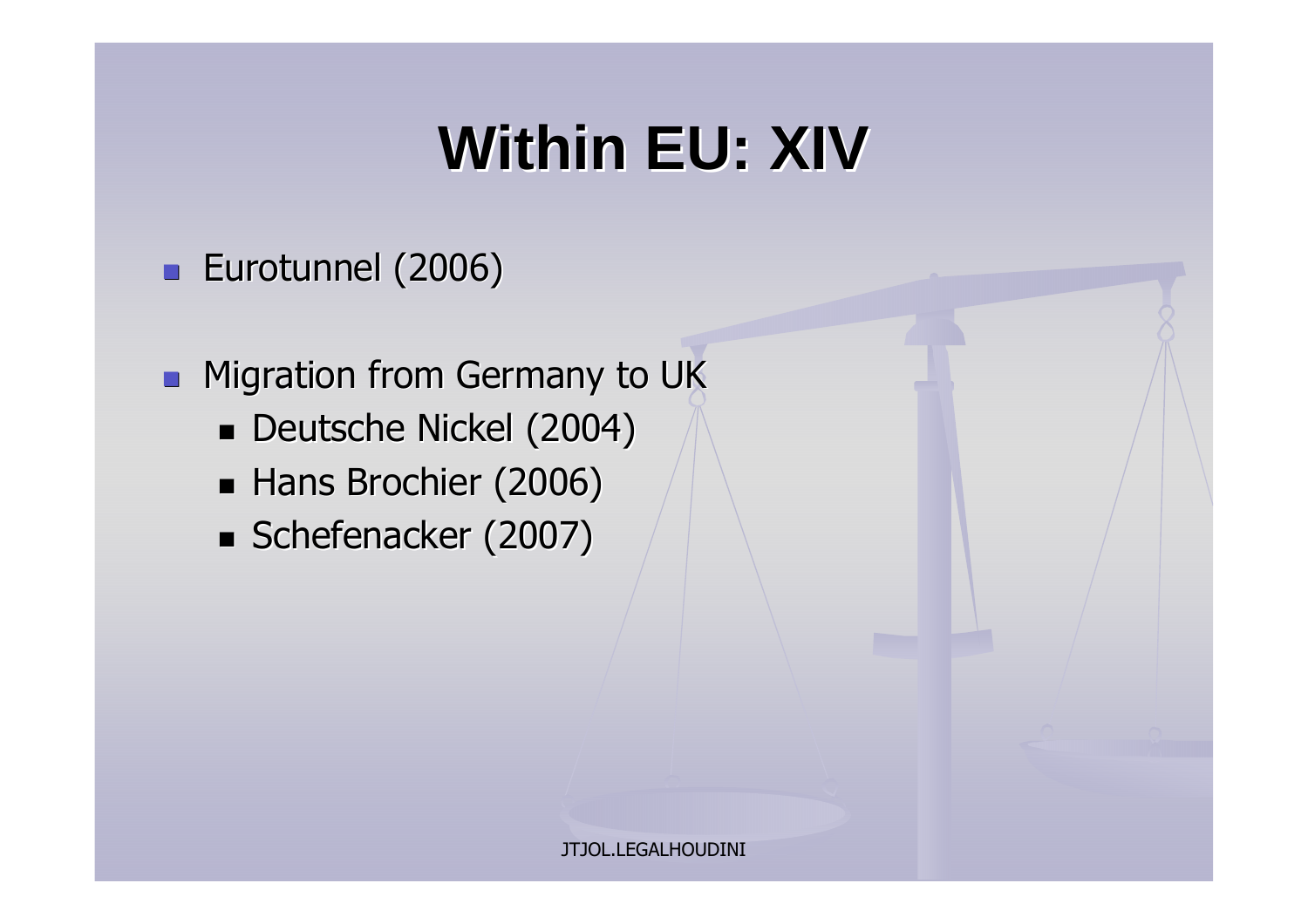#### **Within EU: XV Eurotunnel I**

- **EXALU EUROTAINELY AND EUROTAINELY PLC two holding** companies, in total 17 companies: 6 France, 6 UK, 1 Germany, 1 Spain, Belgium (Societe Europeene) and 1<br>Notherlands Netherlands.
- **Reference 1 Court August 2, 2006**
- **All companies have COMI in France**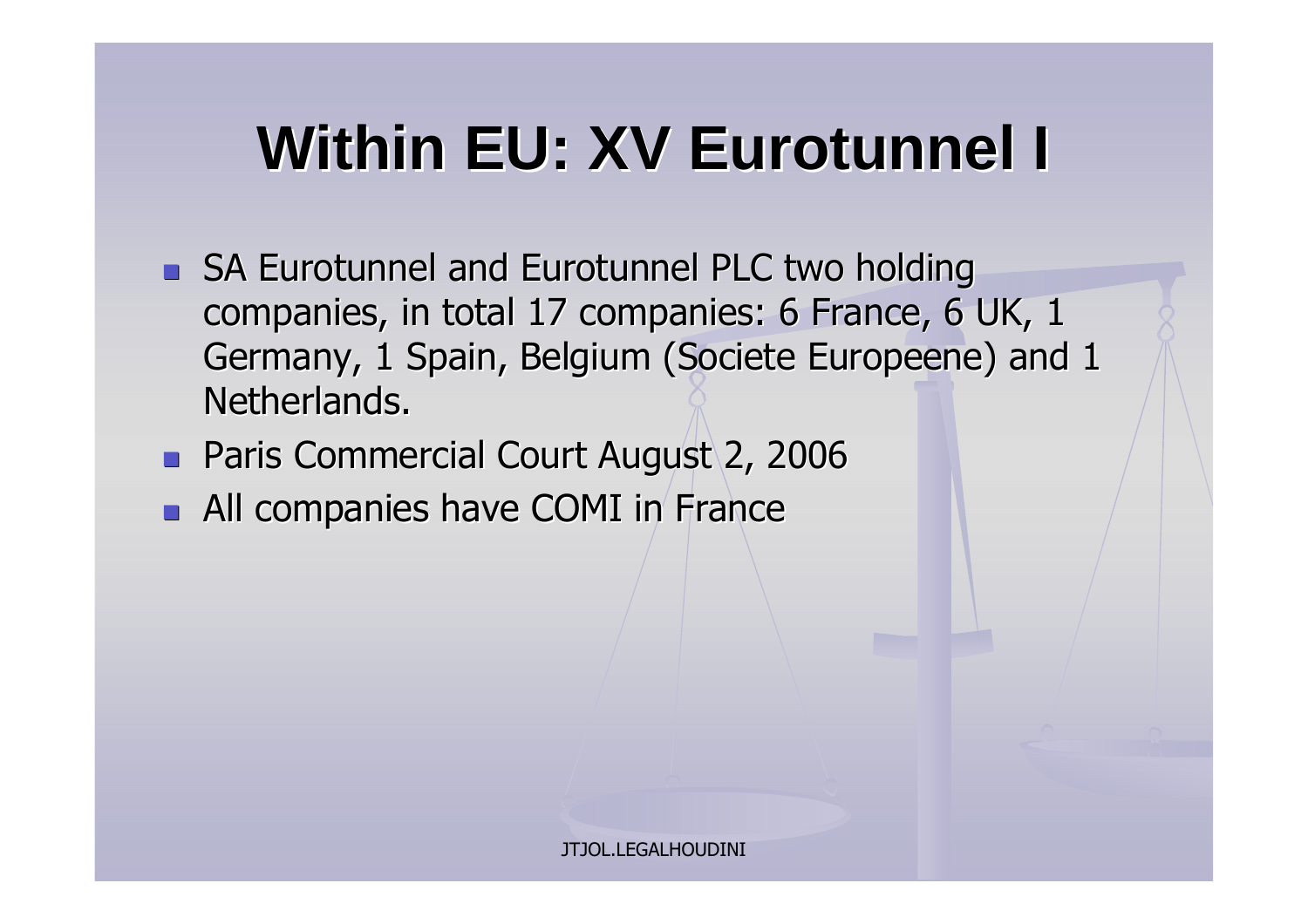# **Within EU: XVI Eurotunnel II**

- Arguments:
	- **Example 3 Strategic and operational Management handled in** Paris
	- $\blacksquare$  Head office manin French companies in Paris
	- $\blacksquare$  Financial Management in Paris
	- $\blacksquare$  Main part of the business in Paris (sic!)
	- **Example 3 Negotiations regarding restructuring mainly take place** in Paris under responsibility French Chairman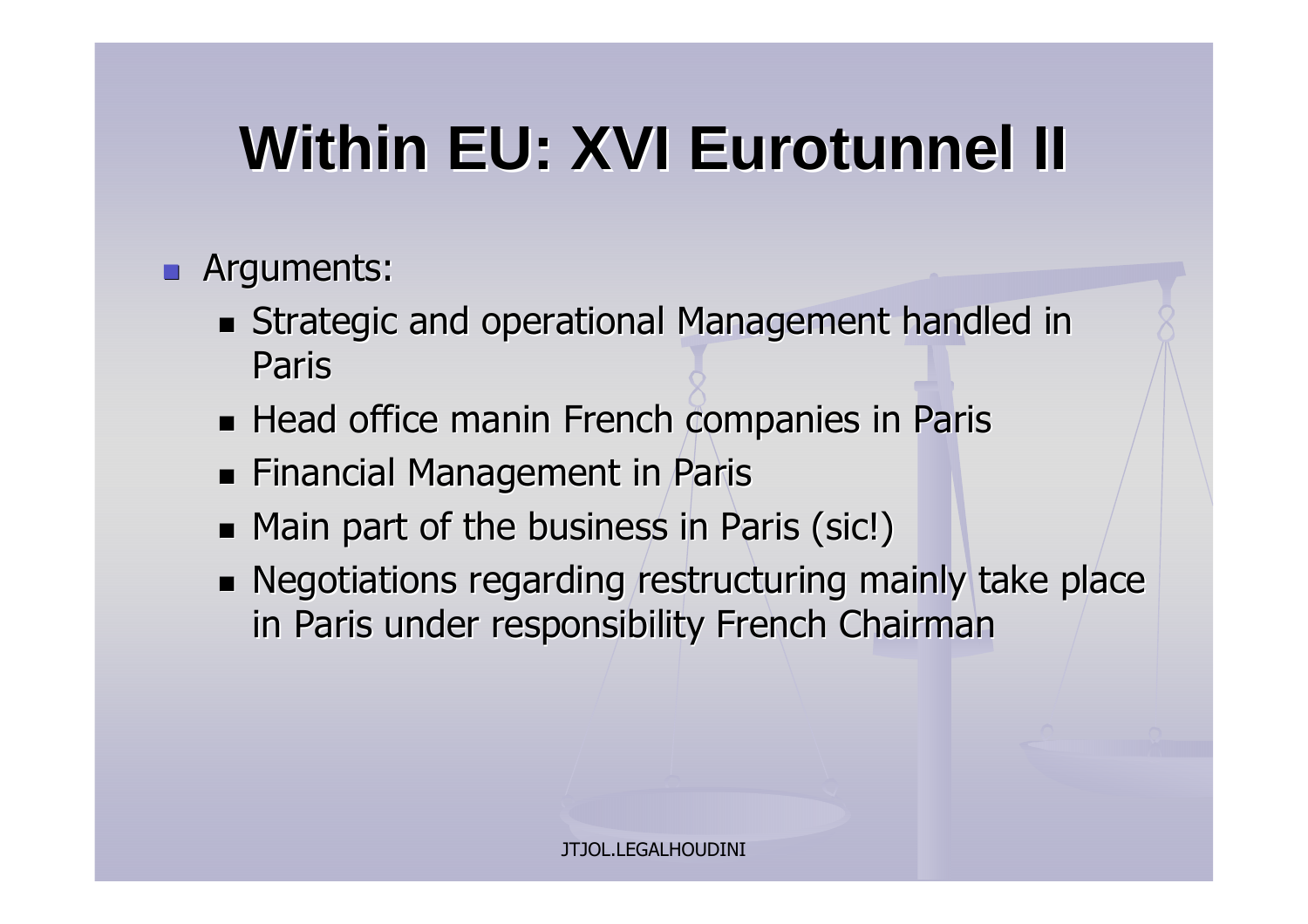# **Within EU: XVII Deutsche Nickel**

- Deutsche Nickel AG, German company, vanishes form Germany and re-emerges in UK as DNICK Ltd
- **DNICK Ltd goes into administration and does a Company** Voluntary Arrangement
- **Extep 1: Deutsche Nickel AG converts itself into a limited and Step 1: Deutsche Nickel AG converts itself into a limited** commercial partnership. DNICK Ltd (a newly incorporated Holding) becomes one of the partners, general partner
- **Extep 2: Other partners out, DNICK Ltd is automatically** full legal successor to the assets and liabilities
- COMI of DNICK Ltd is in UK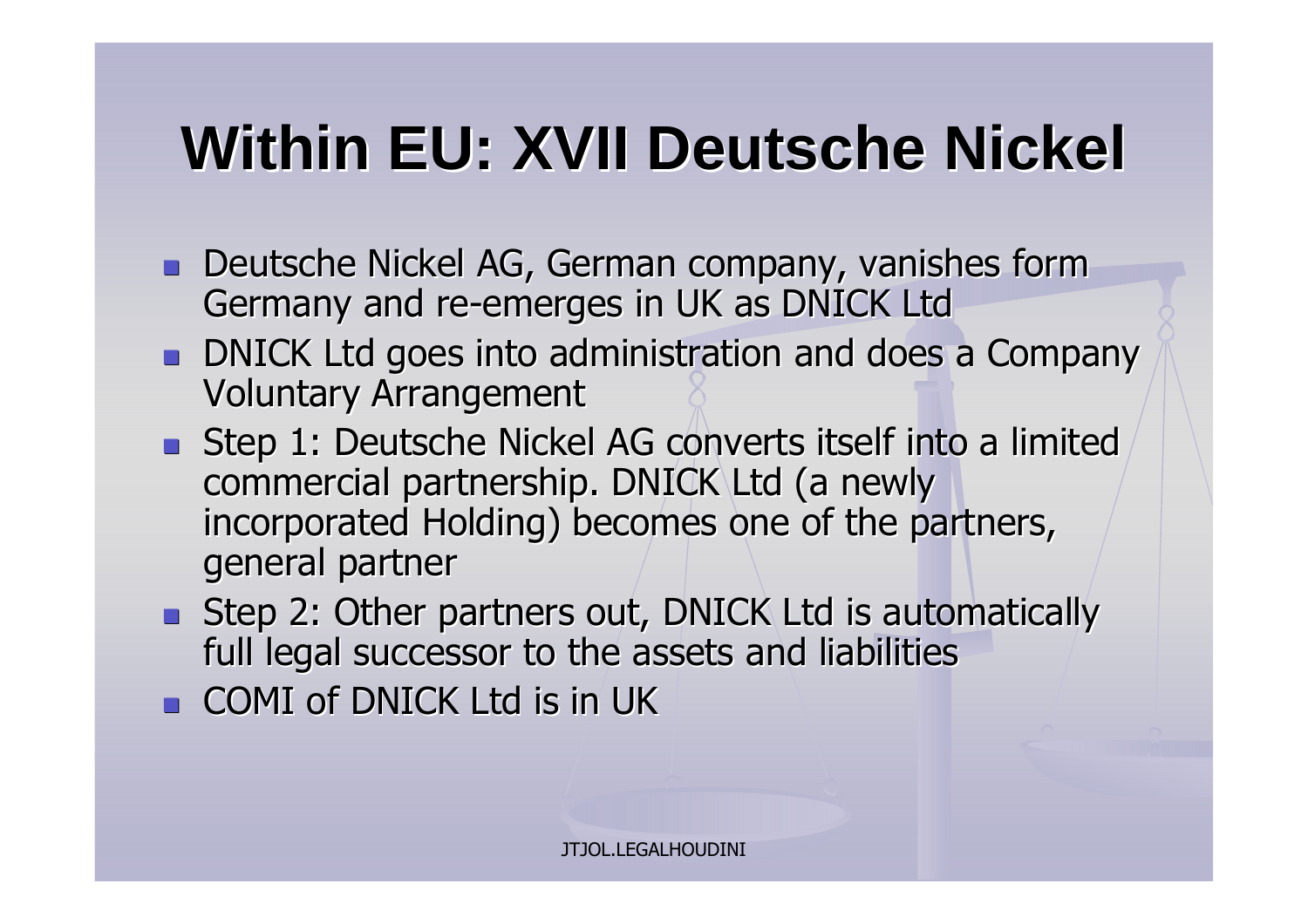#### **Within EU: XVIII Hans Brochier**

- Hans Brochier GmbH & CO KG re-emerged as Hans<br>Ruschier Unkling Limited but left hebind its COMU in Brochier Holding Limited but left behind its COMI in Germany:
	- **E** Hans Brochier Holdings Ltd. operated in Germany
	- $\blacksquare$  Funding of employees for three months period in Germany
	- No secondary proceedings in UK, although registered in UK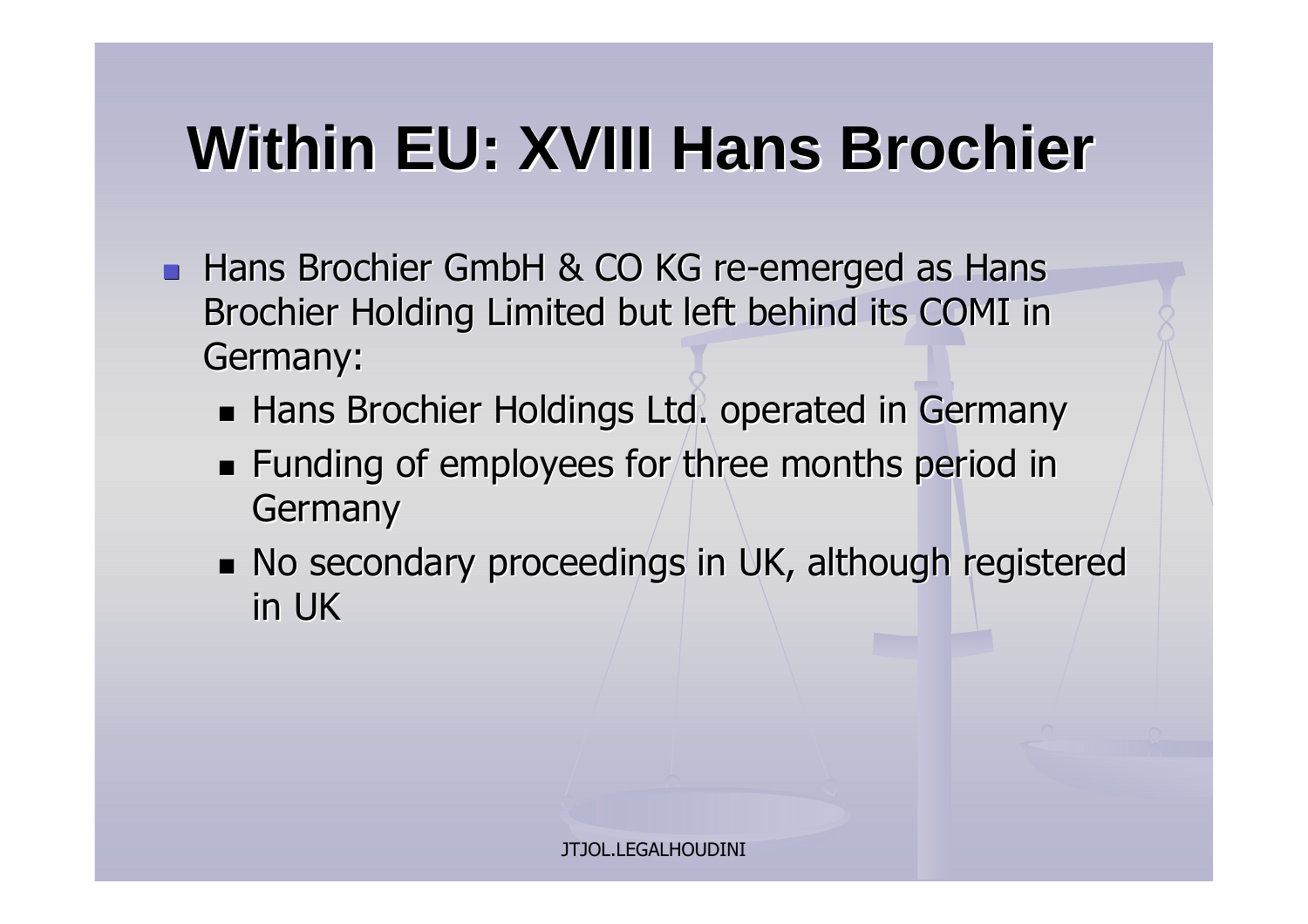#### **Within EU: XIX Schefenacker <sup>I</sup>**

- Schefenacker AG, automotive manufacturing side and rear-view mirros, 33 locations world wide, however:
	- Biggest plant in England, Portchester
	- **Exagger Less than 10% of core assets in Germany**
	- **Example 2 Headquarters in Germany in Schwaikheim, Alfred** Schefenacker Strasse <sup>1</sup>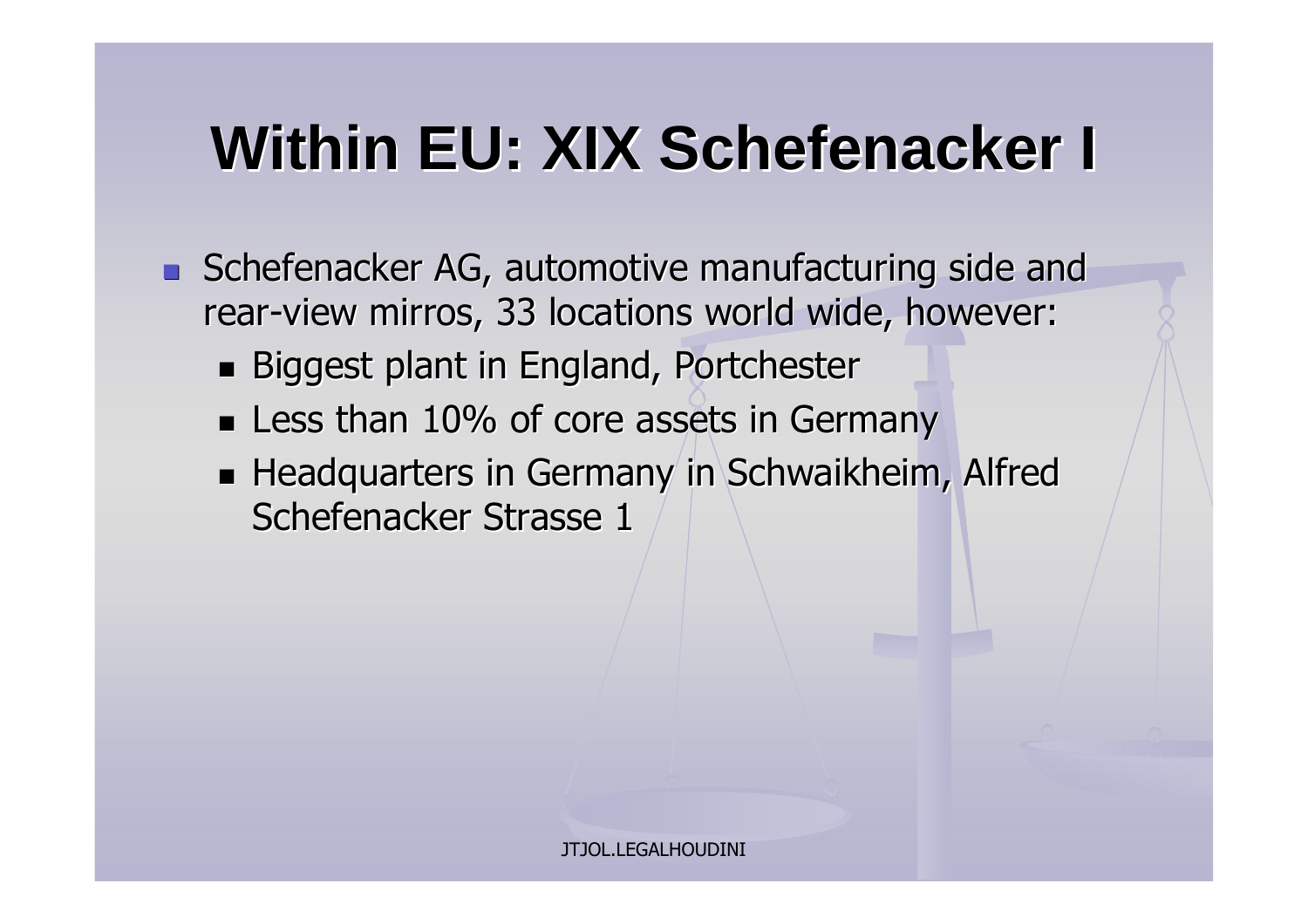## **Within EU: XX Schefenacker II**

- **n** Plan to restructure debt out of court in Germany seemed impossible to achieve:
	- **-** Obligation file for bankruptcy in case of illiquidity or overindebtness
	- $\textcolor{red}{\bullet}$  95% of the bondholders should accept debt to equity swap
- **-** Migration to Plc and changing the COMI to UK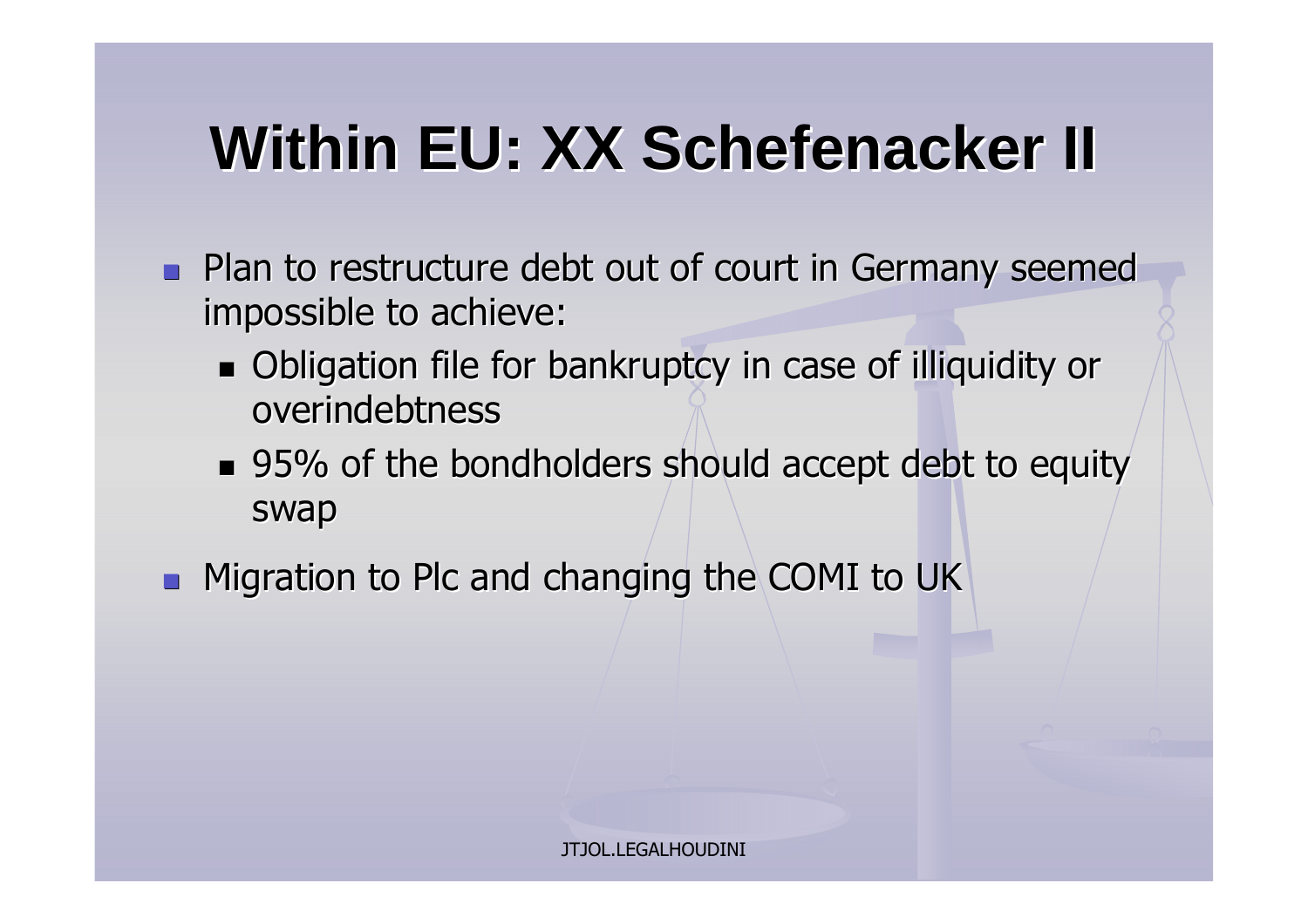# **Within EU: XXI Schefenacker III**

- 1. Internal corporate restructuring of operating subsidairies to ensure that Schefenacker Management UK Ltd, 100% subsidiary of Schefenacker AG, is subholding of all opco's
- 2. Schefenacker AG converts into Schefenacker & Co KG, Newco: Schefenacker Plc is general partner
- 3. Schefenacker AG exits the partnership, Schefenacker Plcuniversal succesor
- 4. Schefenacker Plc has inter alia bond debt and secureddebt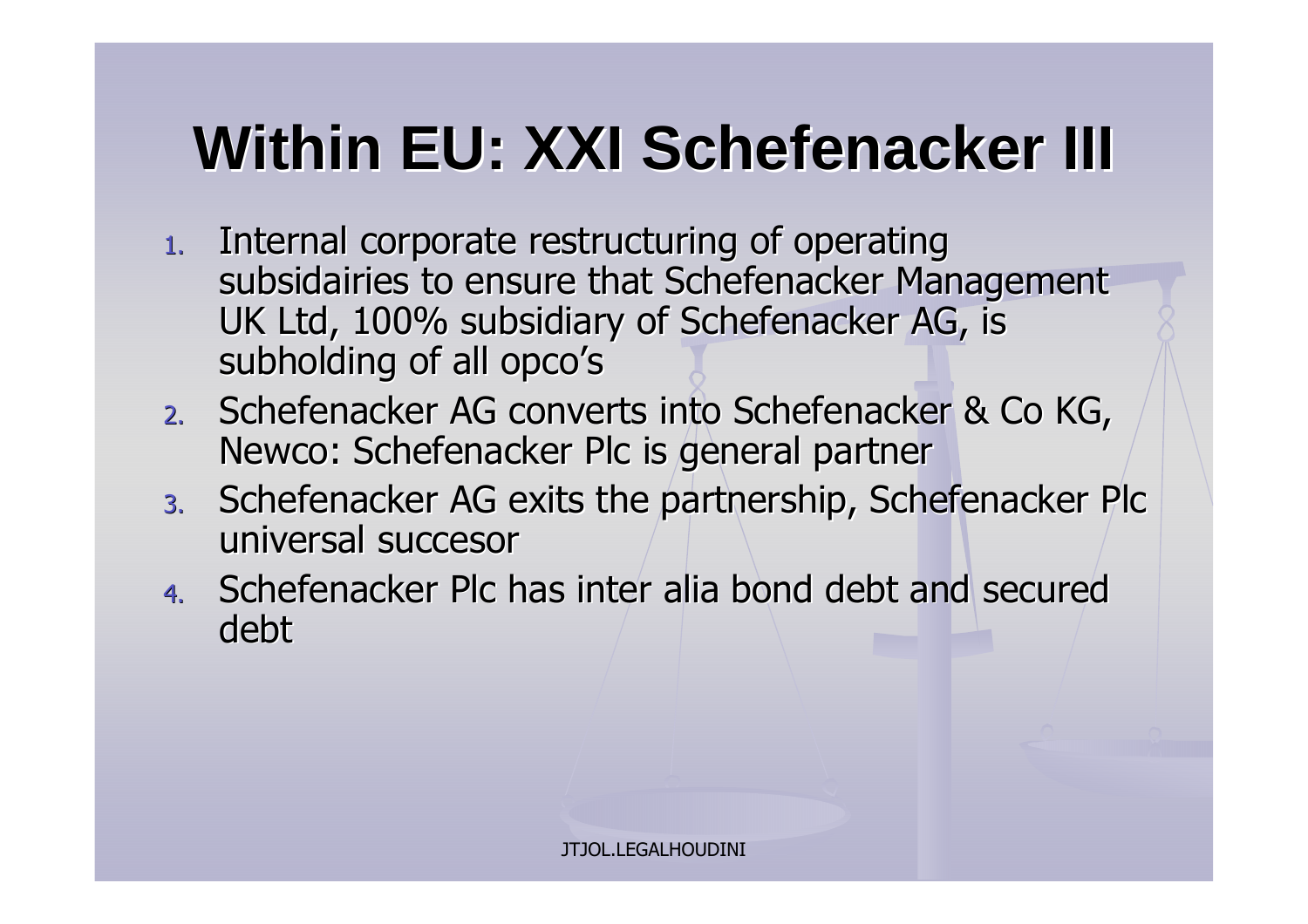# **Within EU: XXII Schefenacker IV**

- 4.Schefenacker Plc proposes Company Voluntary Arrangement (main proceedings) to bond creditors
- 5. Amended proposal is accepted with required 75% voting majority; debt for equity swap plus cash payment and warrants to the bondholders; Bond Guarantors (subsidiairies are released under their obligations); Secured creditors not bound by CVA
- Company Voluntary Arrangement is exported to US 6.under Chapter 15 USA Bankruptcy Code (to be continued)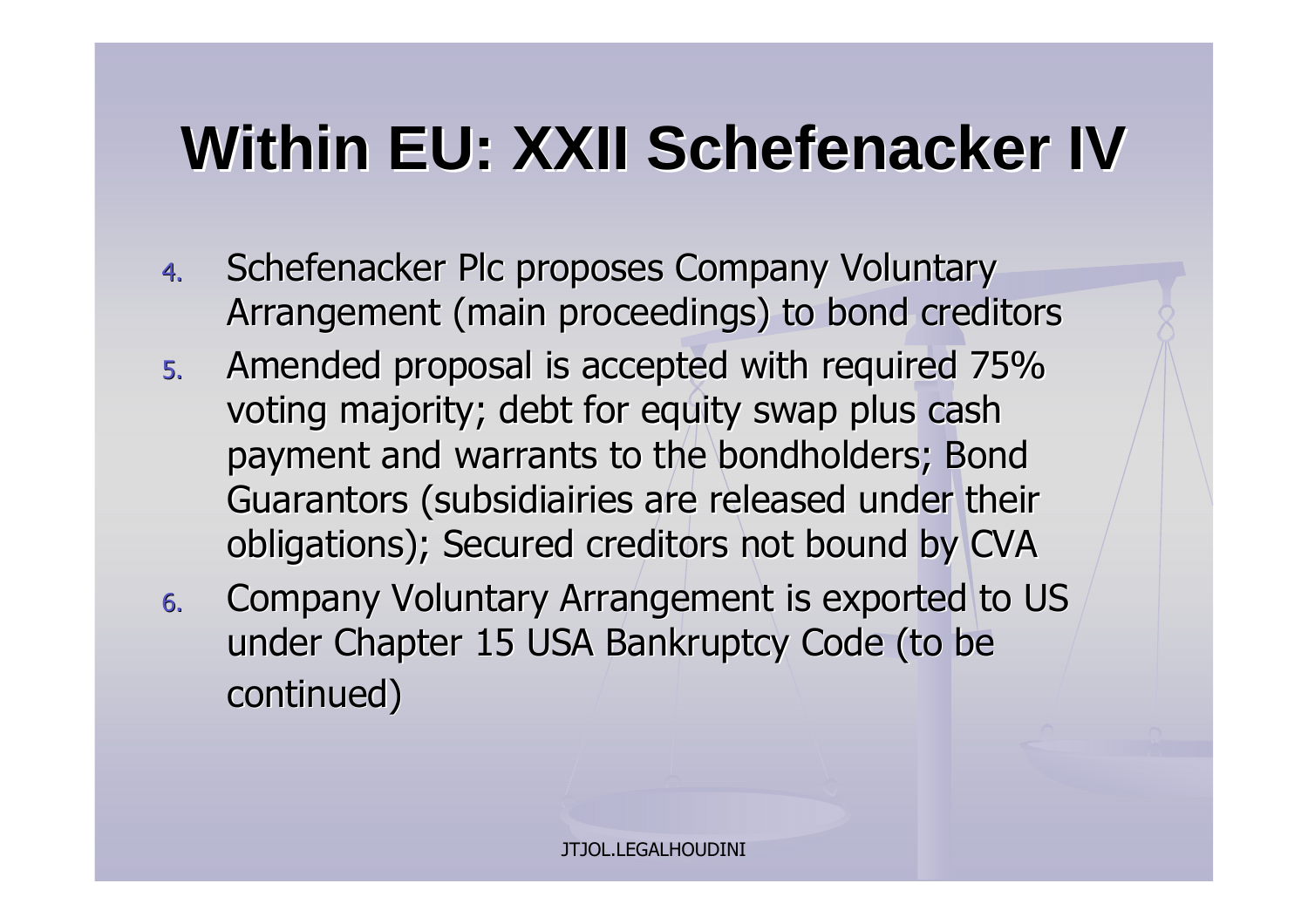# **Forum Shopping Revisited I**

- **EXECUTE:** Whereas 4 EU regulation:
	- It is necessary for the proper functioning of the internal market to avoid incentives for the parties to transfer assets or judicial proceedings from one Member State to another, seeking to obtain a more favourablelegal position (forum shopping).
- **Expared Sutch venue issue: Section 2 Dutch Bankruptcy**<br>Code: Demisile debter [Begistered Sept][subject to Code: Domicile debtor [Registered Seat][subject to<br>Regulation] Regulation]
- USA Bankruptcy law has 4 connections (28 USC par 1408):
	- Domicile / Residence [Registered Seat, Delaware companies],
	- Principal Place of business [COMI like]
	- **Exercise 1 Location of principal assets**
	- I already pending bankruptcy case of an affiliate [pick] and choose] The choose and choose and choose and choose  $\sim$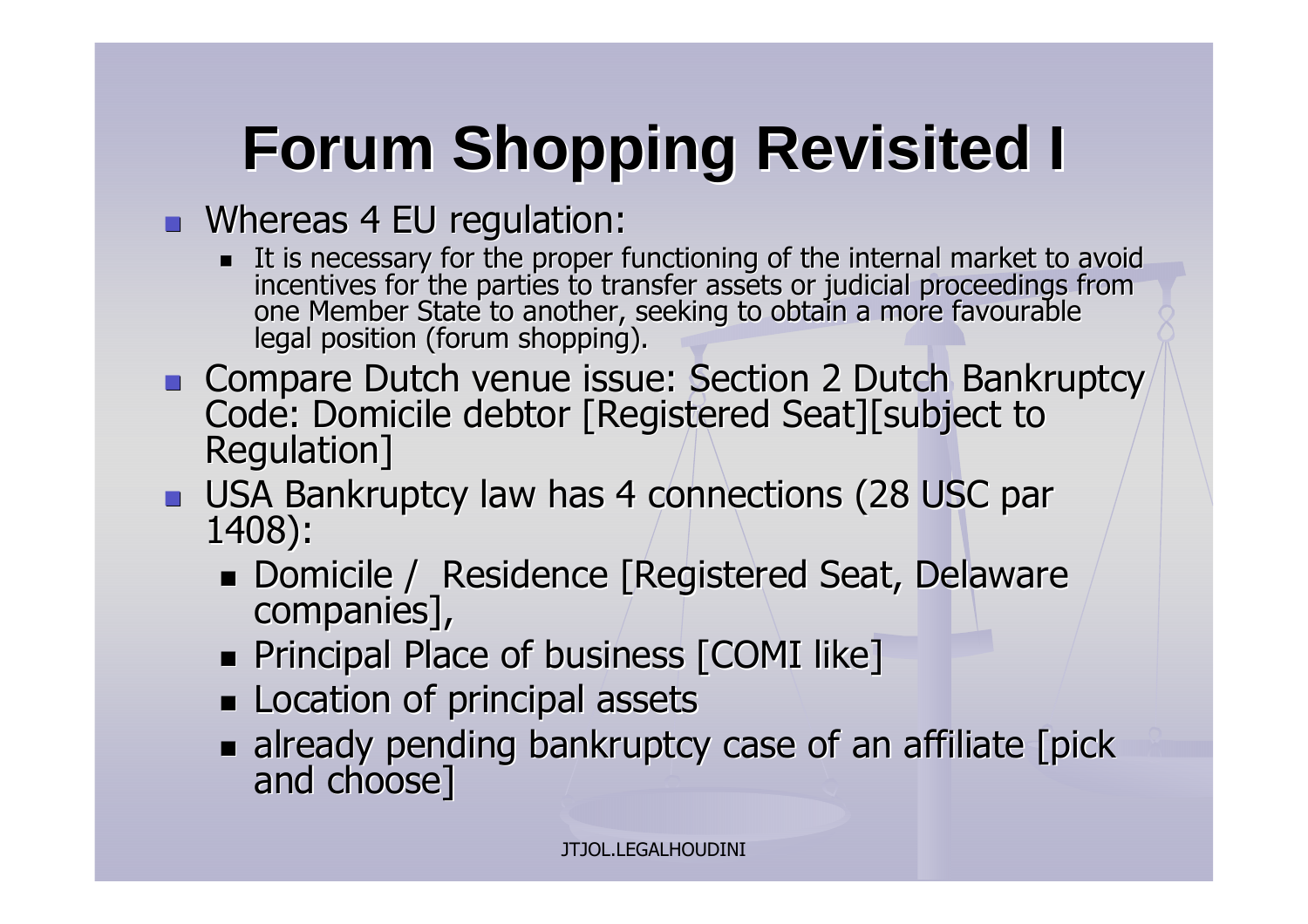# **Forum Shopping Revisited II**

- **USA situation**: Courting Failure, Lynn M. LoPucki (2005)
	- $\blacksquare$  Forum shopping leads to suboptimalisation
	- **Example Competition between bankruptcy courts**
	- $\blacksquare$  Suggest to eliminate residence and affiliate possibility
	- $\blacksquare$  Suggestion not yet followed
- **EU situation**:
	- COMI
	- Establishment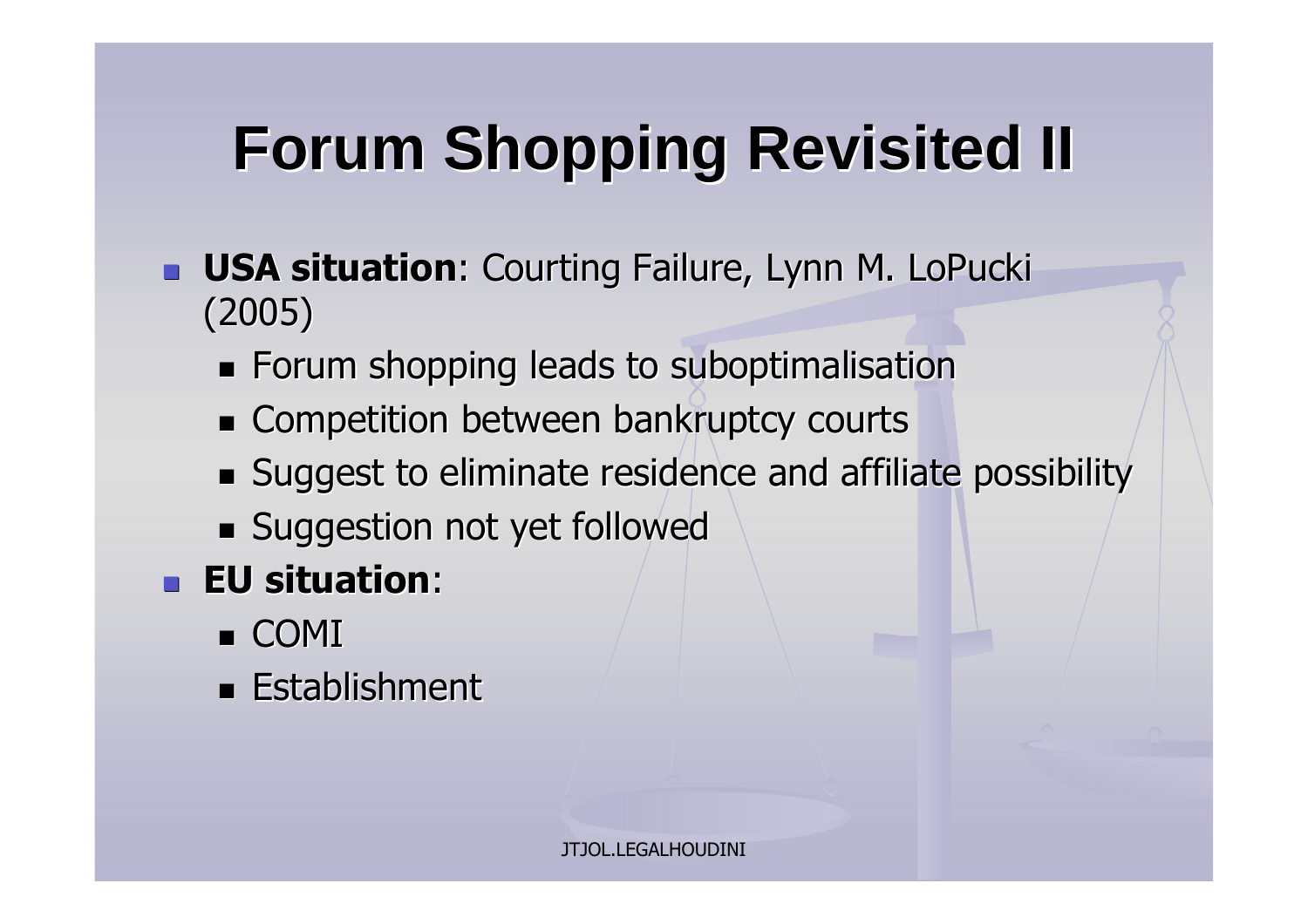#### **Outside EU, currently I**

- Case law driven in **Netherlands**
- **E** What are the consequences of Dutch insolvency proceeding outside the Netherlands

#### - **Universiality**

- **E** What are the consequences of a foreign insolvency proceeding in the Netherlands
	- **Territoriality**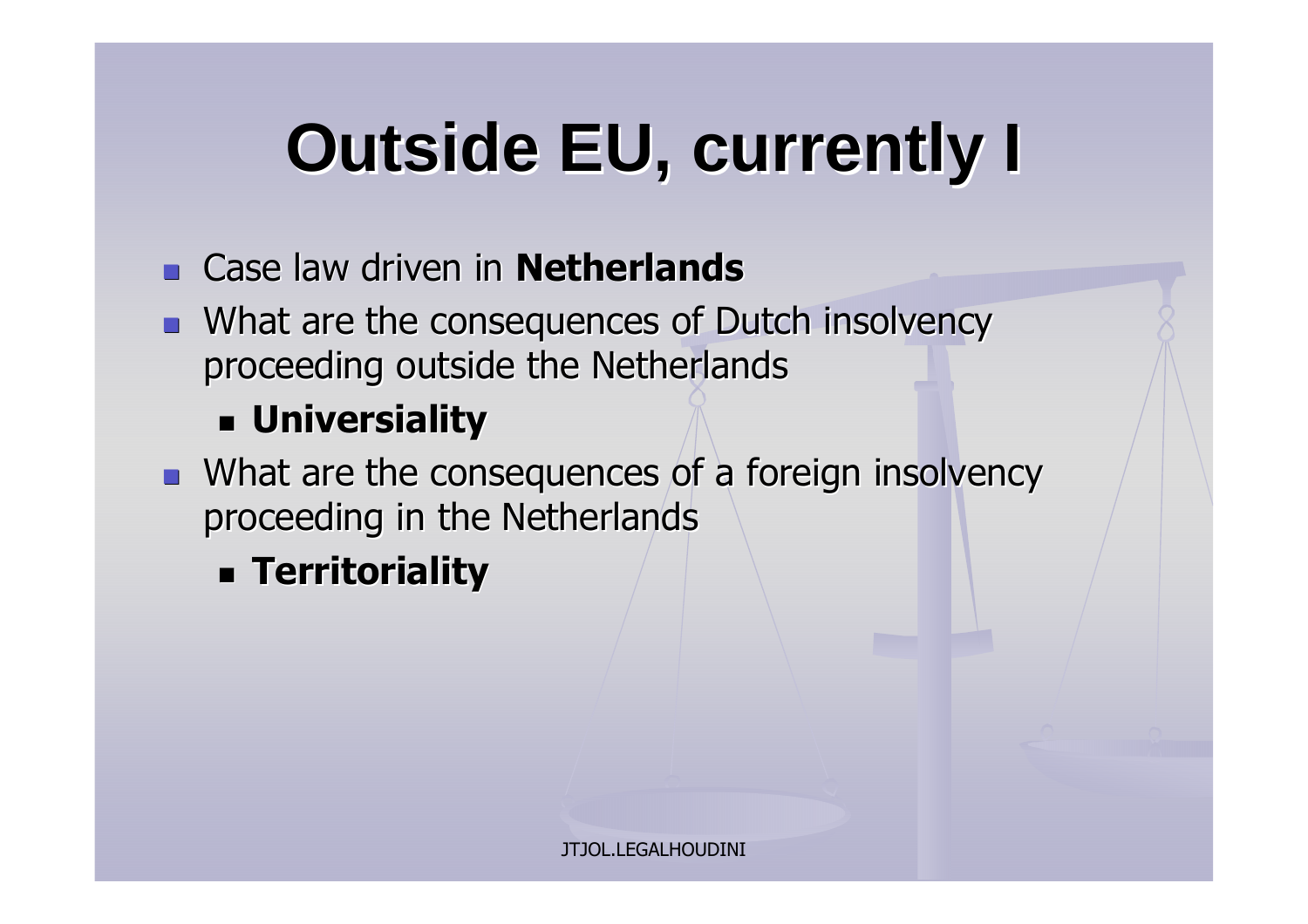#### **Outside EU, currently II**

- **Dutch insolvency proceeding outside the Netherlands: Universiality**
	- **A** Dutch bankruptcy comprises all assets of the debtor, irrespective where these assets are located
	- $\blacksquare$  A Dutch liquidator is authorized to act abroad
	- $\blacksquare$  Subject to the limitations set by the relevant countries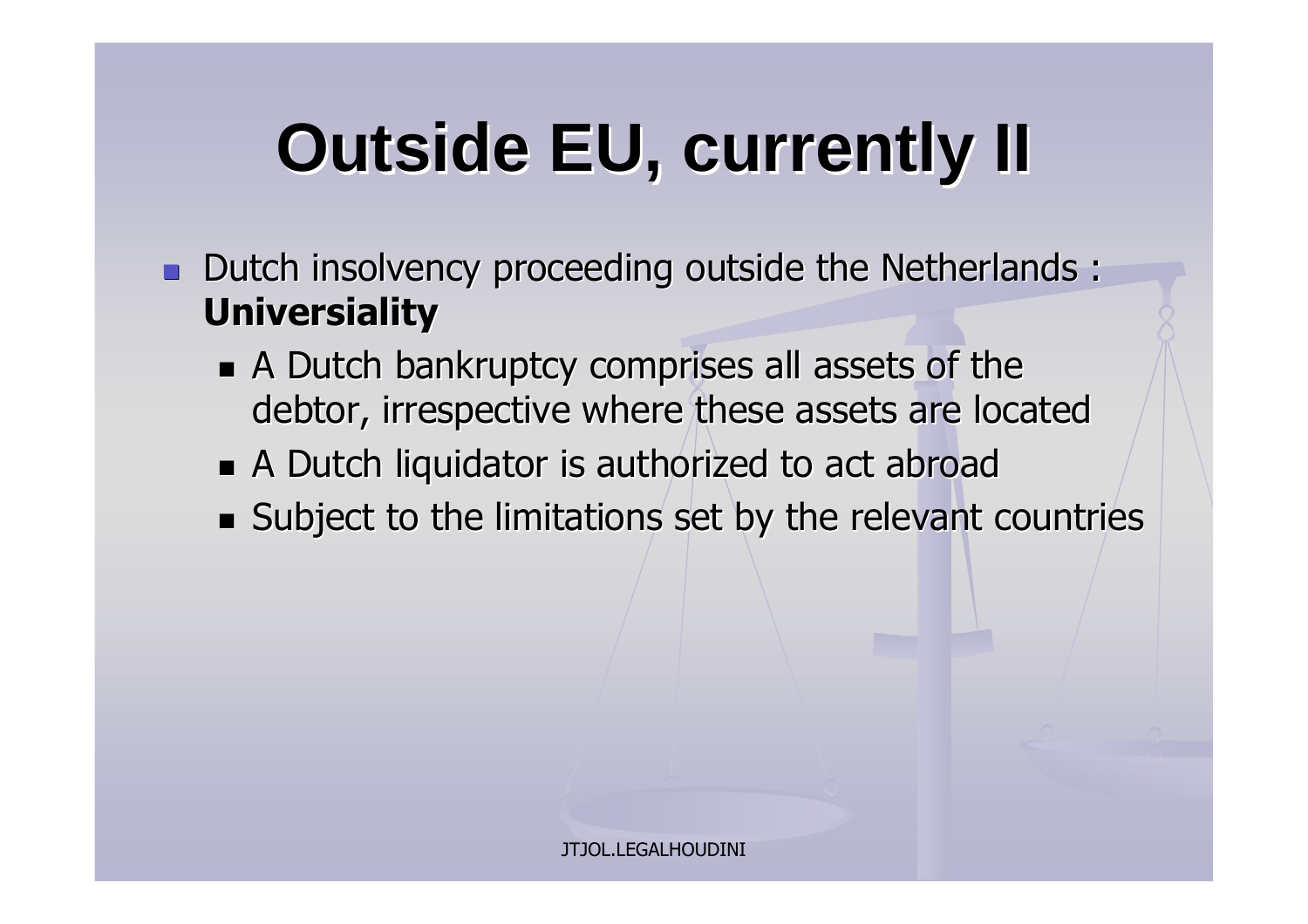#### **Outside EU, currently III**

- **Example 2 Foreign insolvency proceeding in the Netherlands: Territoriality**
	- **A** Foreign bankruptcy does not include the Dutch assets of the debtor;
	- **Exercise 12 India** creditors rights to demand performance of a claim and the power to recover a debt remains unaffected when such a right concerns assets located in the Netherlands; but
	- **A** foreign liquidator is authorized to act on behalf of the debtor (provided the lex concursus allows him to do so)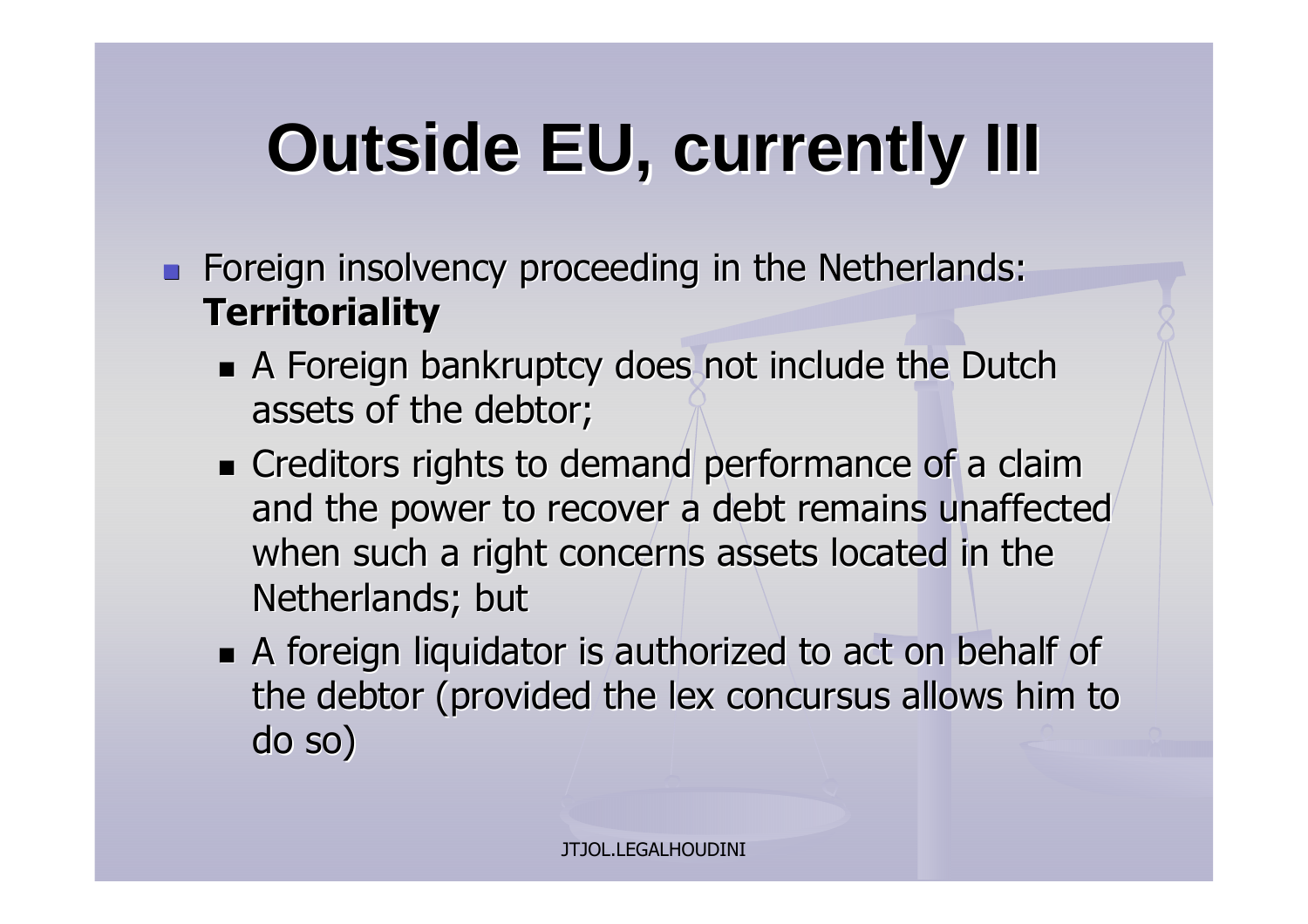#### **Outside EU, currently IV**

- **E** Double standards, no reciprocity
- Sample case law
	- Hiret / Chiotakis Supreme Court June 2, 1967, NJ 1968, 16 [Creditor of French bankrupt company was allowed to seize assets of company in NL]
	- Coppoolse / De Vleeschmeester Supreme court HR May 3, 1996 NJ 1998, 108 [Effect of French proceedings re discharge debt not applicable in NL]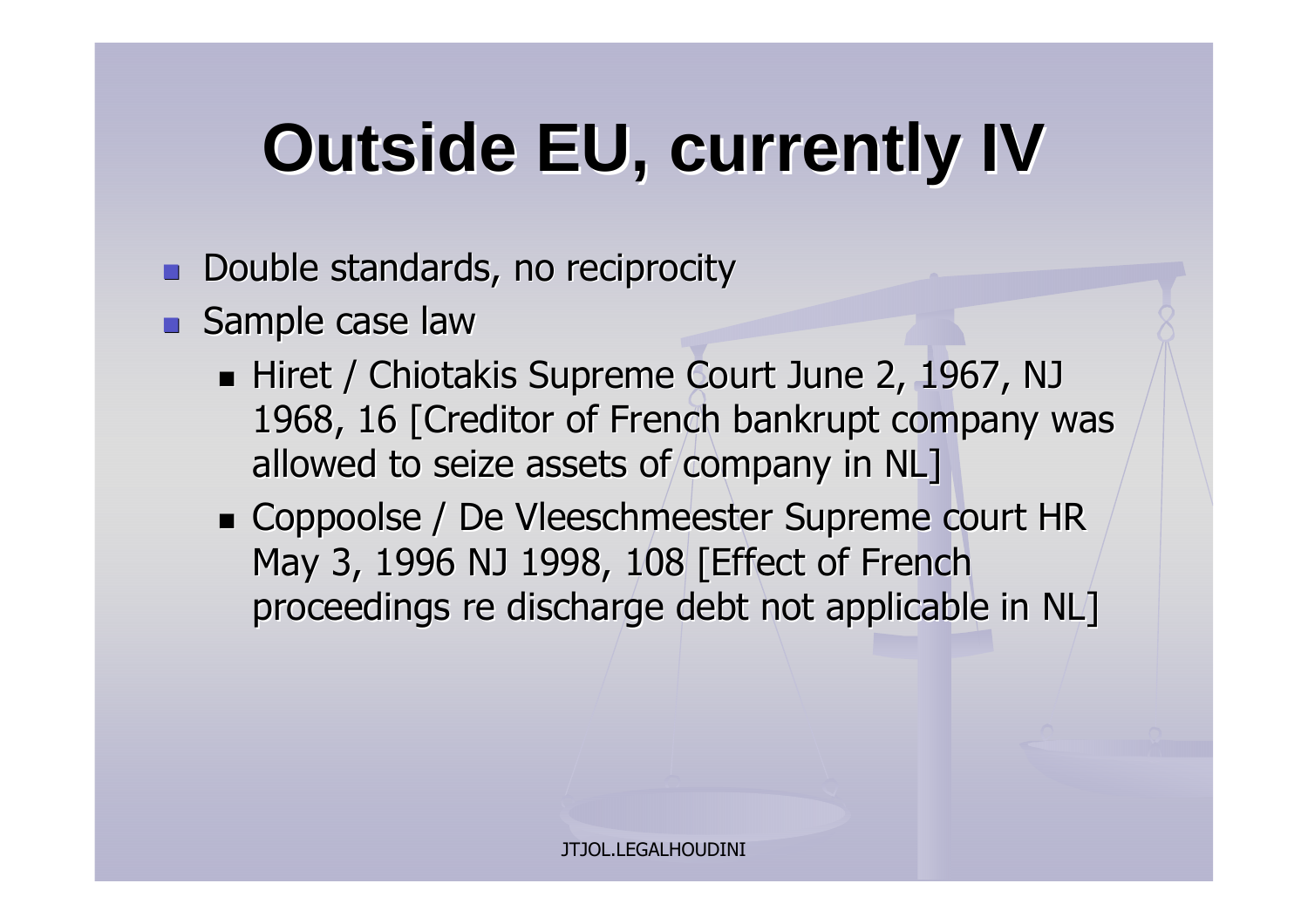#### **Outside EU, currently V: Yukos**

- District Court Amsterdam August 17, 2006 and Court of ■ District Court Amsterdam August 17, 2006 and Court of Appeal Amsterdam May 27, 2007(Summary<br>proceedings): Liquidator of OAO Yukos Oil Company, proceedings): Liquidator of OAO Yukos Oil Company,<br>Shareholder of Yukos Finance B.V. is allowed to vote o s Finance B.V. is allowed to vote on the shares
- **District Co** bankruptcy does not interfere with the seizure of its assets, shares in a Dutch company
- District Court Amsterdam (Main proceedings) Oktober 31, 2007: No recognition at all of bankruptcy of OAO YukosYukos Oil Company, since only foreign bankruptcies<br>taken into account due process are be given any effect;<br>bankruptcy of OAO Yukos Oil Company contrary to due bankruptcy of OAO Yukos Oil Company contrary to due<br>process and therefore contrary to public policy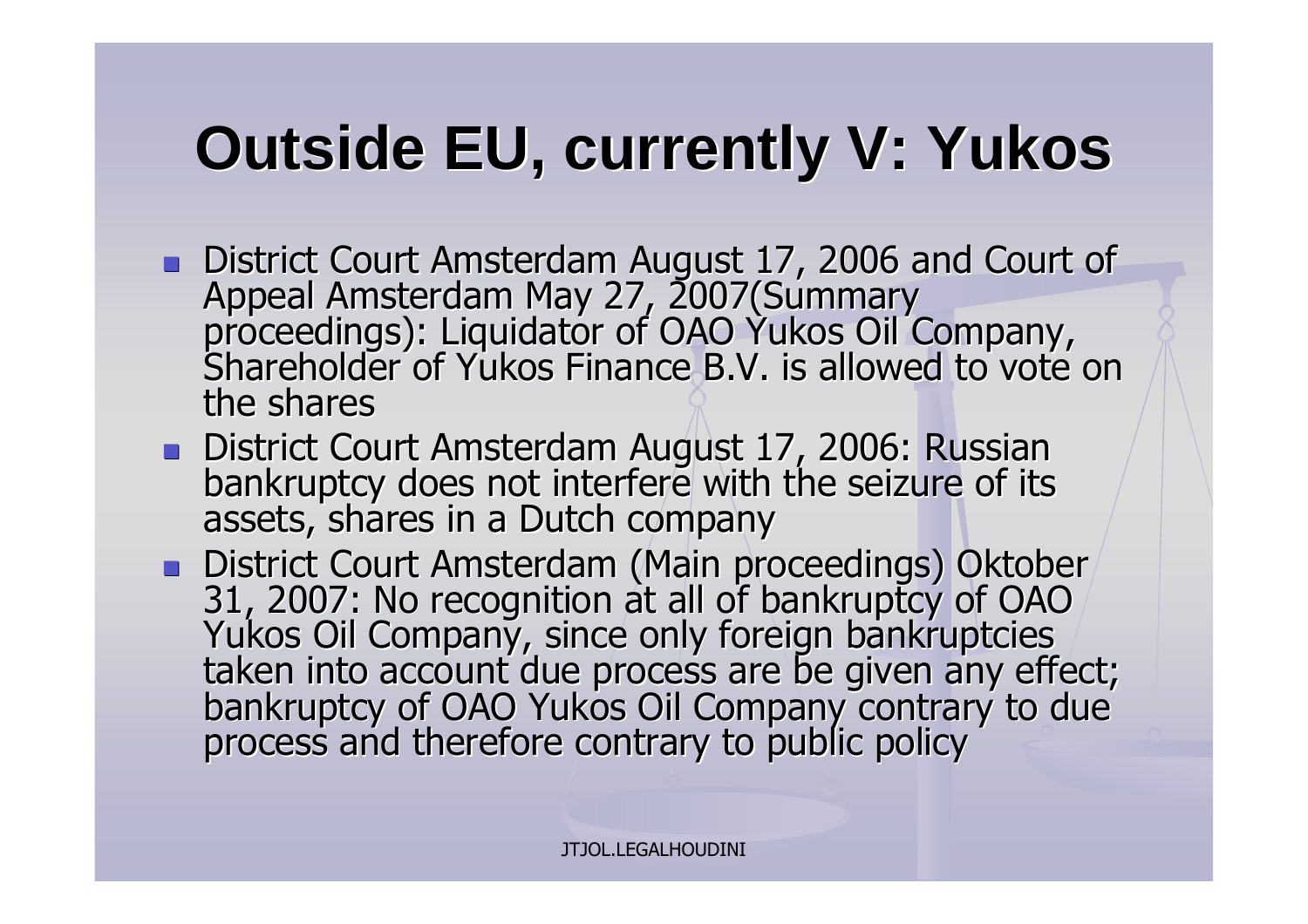#### **USA Today I: Chapter <sup>15</sup>**

- **UNCITRAL Model law on Cross-Border Insolvency is in**<br>Refer to the that is (see within chapter) 5 core) place, Chapter 15 (see <u>www.chapter15.com</u>)
- Recognition only in case of main proceedings [COMI] and non main [Establishment] and not contrary to public $\big/$ policy
- **Reciprocity not required**
- **If recognized as main proceeding: inter alia automatic**<br>Caption 153 stay and adequate protection rules (apply Section 1520)
- **If recognized as non-main proceedings, court may at the late of foreign representative** request of foreign representative, grant any appropriate relief (Section 1521)
- **NB: Secured creditor is also stayed, position UK** different: Secured creditor free to enforce their security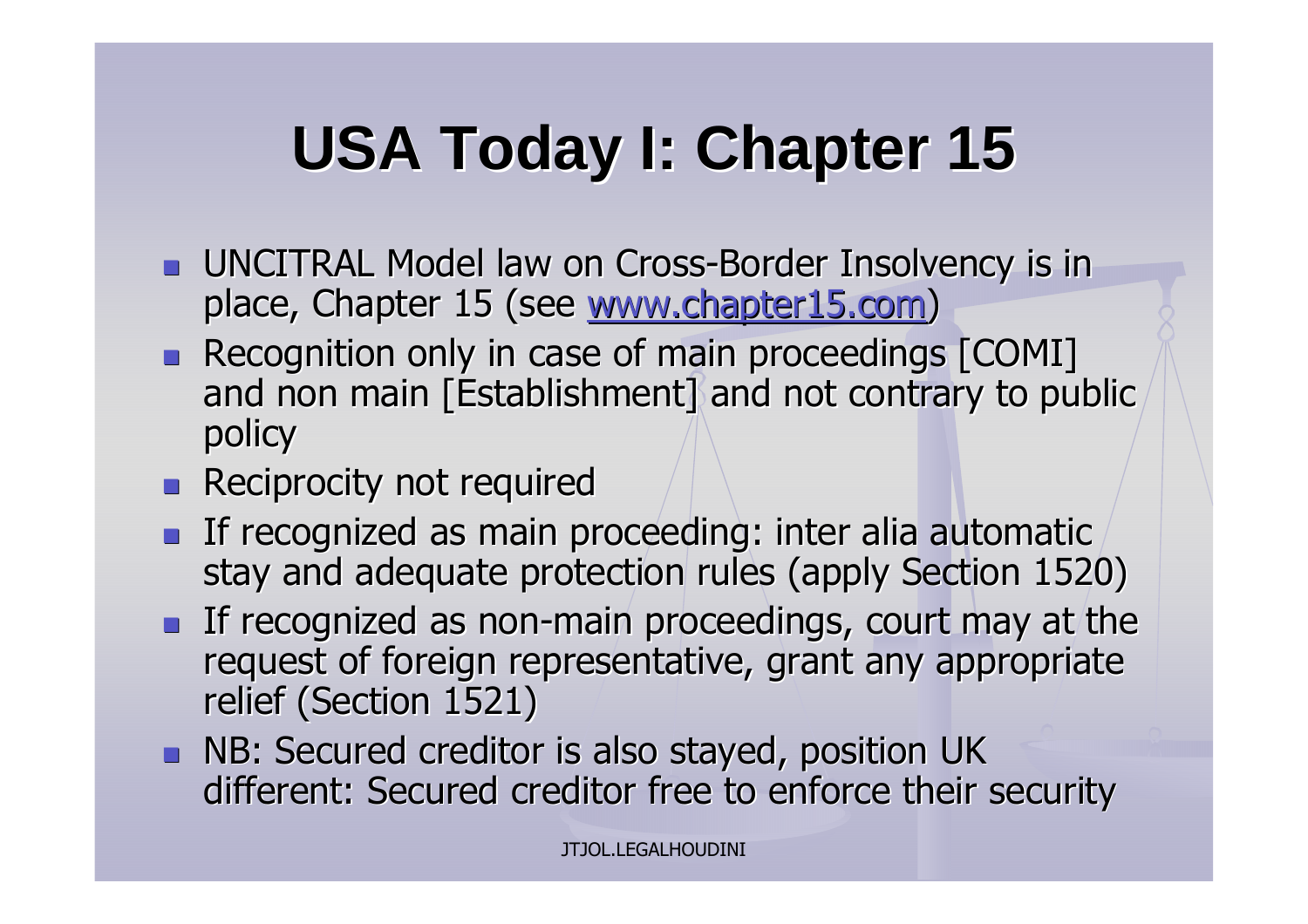#### **USA Today II : Bear Stearns**

- **Bear Stearns Funds: Judge Lifland New York August 30,<br>2007:** 2007:
	- Cayman registered limited liabilities companies
	- **Exaministrator, Registrar, Transfer Agent, Investment** Manager in USA
	- **No employees or managers Cayman**
	- Liquid assets in USA, other assets such as swaps and repo all over the world
	- **E** COMI in USA and no establishment in Cayman
	- $\blacksquare$  No recognition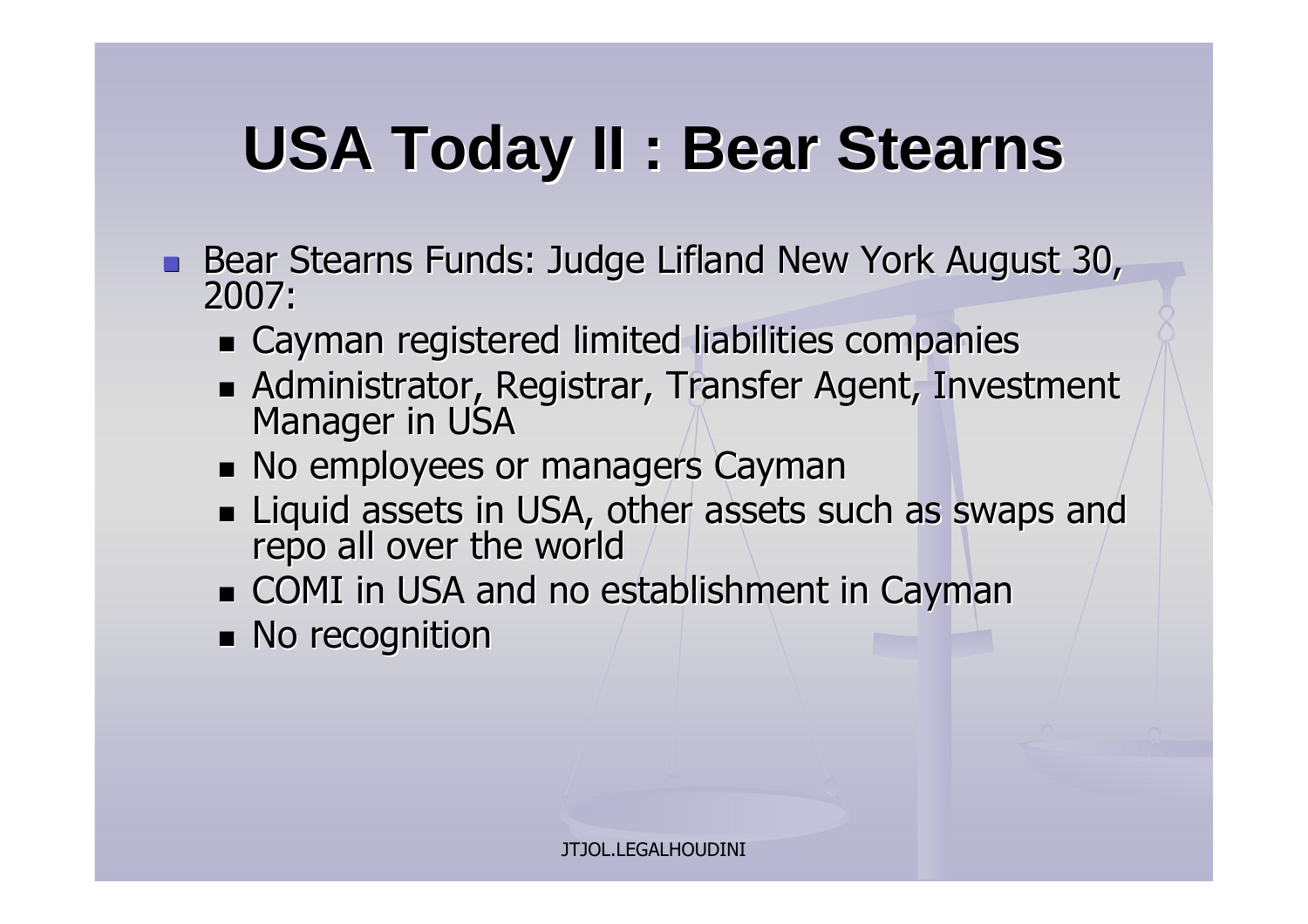#### **USA Today II : Schefenacker <sup>V</sup>**

- May 15, 2007: Chapter 15 Petition for recognition of a foreign Main Proceeding by Schefenacker Plc
	- Venue New York as place consistent with the interest of justice and the covenience of parties
- **E** June 14, 2007: Bankruptcy Court Southern District New York: UK CVA is given full force and effect in USA and enforceable in accordance with its terms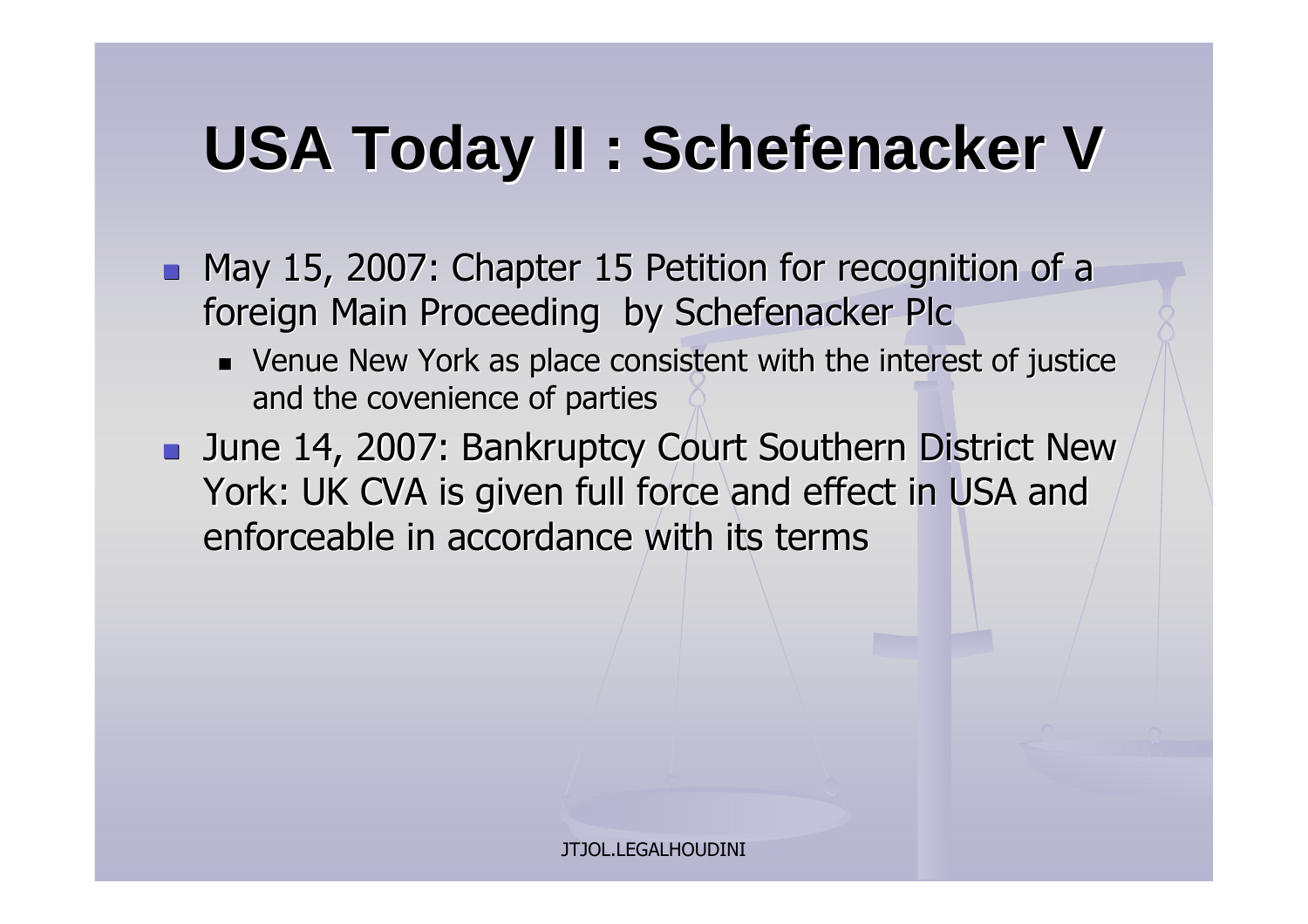#### **USA Today III : Vekoma**

- District Court Roermond: August 21, 2001 bankruptcy of several Vekoma companies (amusement park rides)
- February 3, 2006: Application by liquidator P.W.<br>Cebrours to reseanize preseedings as fereign ma Schreurs to recognize proceedings as foreign main proceedings [to stay litigation pending in USA]
- March March 2, 2006 Judge Clark: Granted petition and<br>recognized as main proceedings, litigation is staye d as main proceedings, litigation is stayed
- But: NL does currently not recognize USA bankruptcy proceedings!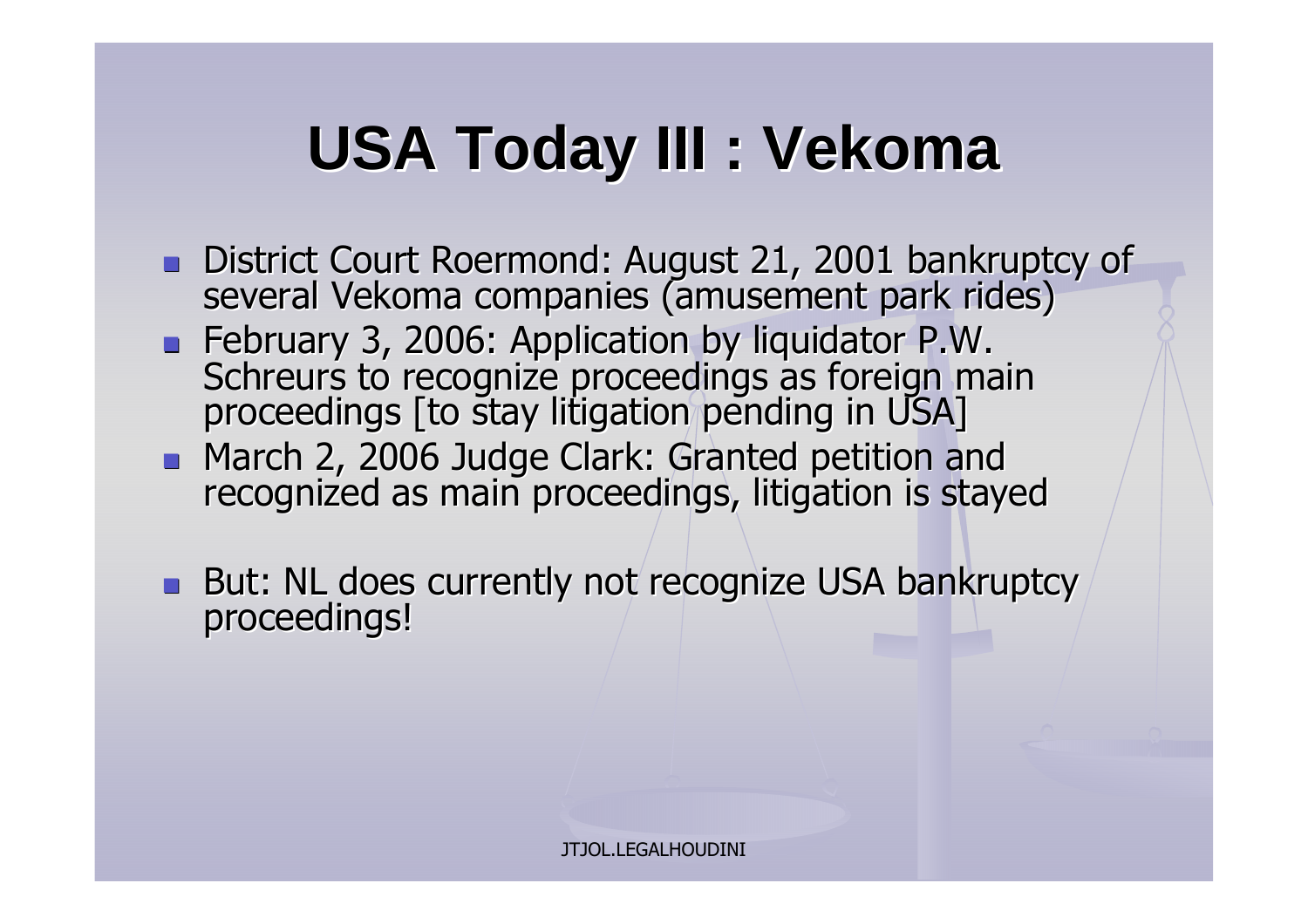#### **Outside EU, Future Draft Insolvency law**

- **EXPROSES TO INSERT UNCITRAL Model law on Cross-Border**<br>Theolyangy inserted in Draft Insolvency inserted in Draft
- **u** Upon request of administrator in foreign main or foreign non-main insolvency proceeding, the insolvency proceedings are recognized
- **E** But secured creditor is able to enforce its security